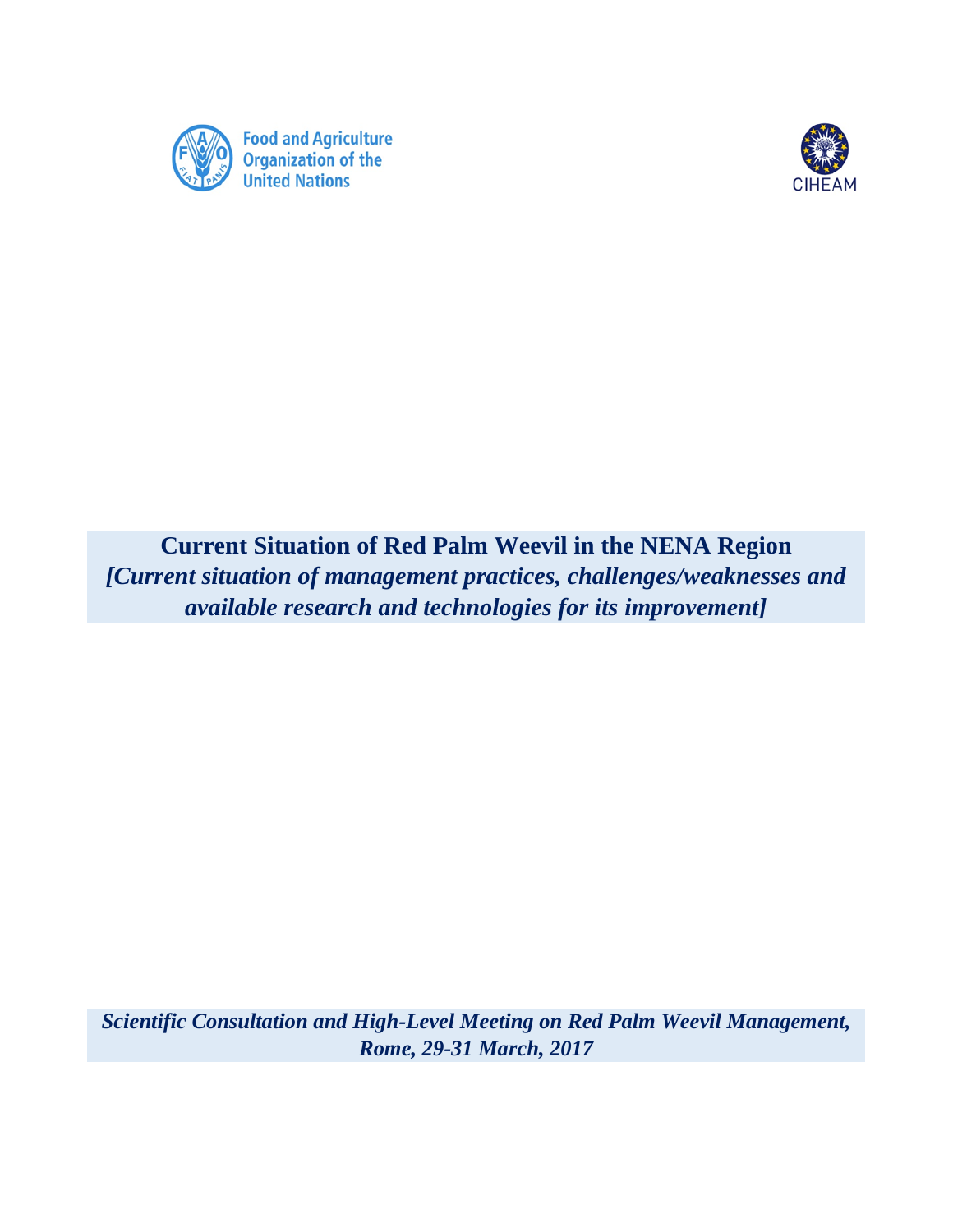*SCIENTIFIC CONSULTATION AND HIGH-LEVEL MEETING ON RED PALM WEEVIL MANAGEMENT, ROME, 29-31 MARCH, 2017*

# **This Document is prepared by the RPW Expert Team with support of FAO, CIHEAM and NEPPO Technical Officers**

**Shoki Al-Dobai Crop Protection Officer, FAO-RNE Team Leader**

## **Expert Team Members:**

*RPW International Experts FAO*  Jose Romeno Faleiro India

Michel Ferry Spain

Polana Vidyasagar India

Hassan Al-Ayedh Kingdom of Saudi Arabia *CIHEAM* 

Abdulrehman Al-Dawood Kingdom of Saudi Arabia

Fajardo Moises Canary Island, Spain *NEPPO* 

## *National Consultants* Mekki Chouibani

Mohamed Kamal Abbas Egypt

Yousef Alfehaid Kingdom of Saudi Arabia Keith Cressman Senior Agricultural Officer, AGPM

Sarah Brunel Capacity Development Officer, IPPC

Mona Chaya Senior Coordinator

Khaled Djelouah Scientific Administrator

Francesco Porcelli Associate Professor

Executive Director

*This Document is prepared to serve as a base for the discussion at the Scientific Consultation and High-Level Meeting on Red Palm Weevil Management, Rome, 29-31 March, 2017*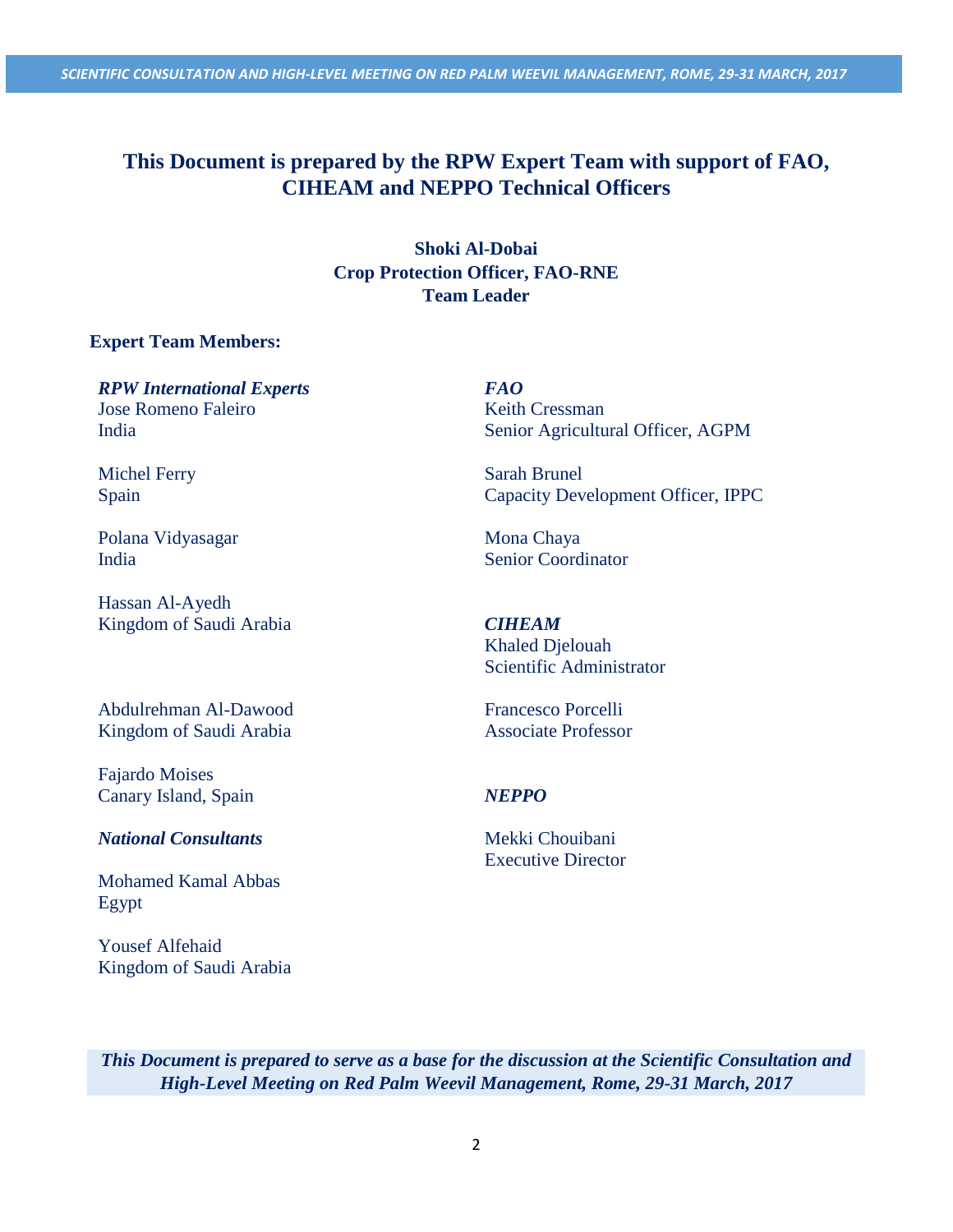# **List of abbreviations**

| <b>CIHEAM</b> | International Centre for Advanced Mediterranean Agronomic studies |
|---------------|-------------------------------------------------------------------|
| <b>EPN</b>    | Entomo-pathogenic Nematodes                                       |
| <b>EPPO</b>   | <b>European Plant Protection Organization</b>                     |
| <b>FAO</b>    | Food and Agriculture Organization                                 |
| FAO-CIO       | FAO-Chief Information Officer Division                            |
| <b>GIS</b>    | Geographic Information System                                     |
| <b>GPRS</b>   | <b>General Packet Radio Service</b>                               |
| <b>GSM</b>    | Global System for Mobile communication                            |
| <b>ISPM</b>   | <b>International Standard for Phytosanitary Measures</b>          |
| <b>IPPC</b>   | <b>International plant Protection Convention</b>                  |
| <b>IPM</b>    | <b>Integrated Pest Management</b>                                 |
| <b>KSA</b>    | Kingdom of Saudi Arabia                                           |
| <b>LIBS</b>   | Laser Induced Breakdown Spectroscopy                              |
| M&E           | Monitoring and Evaluation                                         |
| MoA           | Ministry of Agriculture                                           |
| <b>NENA</b>   | Near East and North Africa                                        |
| <b>NEPPO</b>  | Near East Plant Protection Organization                           |
| <b>NGO</b>    | Non-Governmental Organization                                     |
| <b>NPPO</b>   | <b>National Plant Protection Organization</b>                     |
| <b>NIRS</b>   | Near Infrared Spectroscopy                                        |
| <b>PRA</b>    | Pest Risk Analysis                                                |
| QGIS          | Quantum Geographic Information System                             |
| <b>RBM</b>    | <b>Result Based Management</b>                                    |
| <b>RFID</b>   | Radio Frequency Identification                                    |
| <b>RPW</b>    | <b>Red Palm Weevil</b>                                            |
| <b>RNAi</b>   | Ribonucleic acid-interference                                     |
| <b>TMS</b>    | <b>Trapping Management System</b>                                 |
| <b>TCP</b>    | <b>Technical Cooperation Program</b>                              |
| <b>USD</b>    | <b>United States Dollar</b>                                       |
| <b>UAE</b>    | <b>United Arab Emirates</b>                                       |
| <b>UTF</b>    | <b>Unilateral Trust Fund</b>                                      |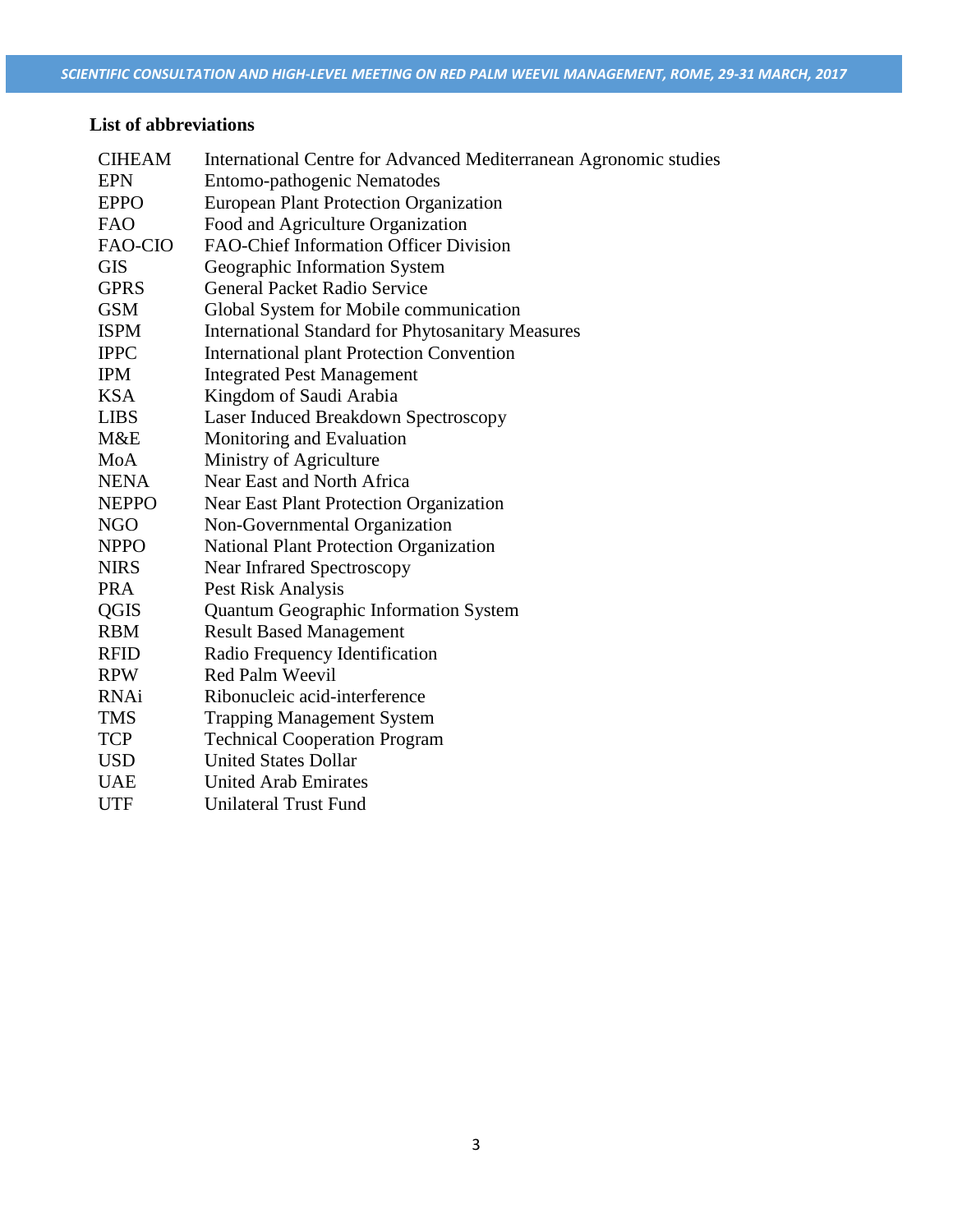## **Table of Content**

| <b>Content</b>                                                      | Page |
|---------------------------------------------------------------------|------|
| 1. BACKGROUND                                                       |      |
| 1.1. Economic impact of RPW                                         |      |
| 1.2. Overview of the RPW situation in the NENA region               |      |
| 1.3. Previous FAO work and experience in managing RPW in the region |      |
| 2. ANALYSIS OF THE MANAGEMENT PROGRAMME COMPONENTS                  |      |
| 2.1. Phytosanitary (quarantine) Measures                            |      |
| 2.2. Early Detection                                                |      |
| 2.3. Surveillance and Monitoring                                    |      |
| 2.4. Agronomic Practices                                            |      |
| 2.5. Control Practices                                              |      |
| a. Mechanical sanitation                                            | 16   |
| b. Preventive Insecticide Applications (Chemical/Natural)           | 17   |
| c. Curative Insecticide Treatments (Chemical/Natural)               | 18   |
| d. Mass Trapping                                                    | 19   |
| e. Biological Control                                               | 20   |
| Removal and disposal of highly infested palms<br>f.                 | 21   |
| 2.6. Data Management/GIS/Validation                                 |      |
| 2.7. Farmer Participation in the IPM Programme                      |      |
| 2.8. Role of Cooperatives, NGOs, Private Sector.                    |      |
| 2.9. Capacity Building                                              |      |
| 2.10. Communication and Extension Service                           |      |
| 2.11. National, Regional and International Cooperation / Networking |      |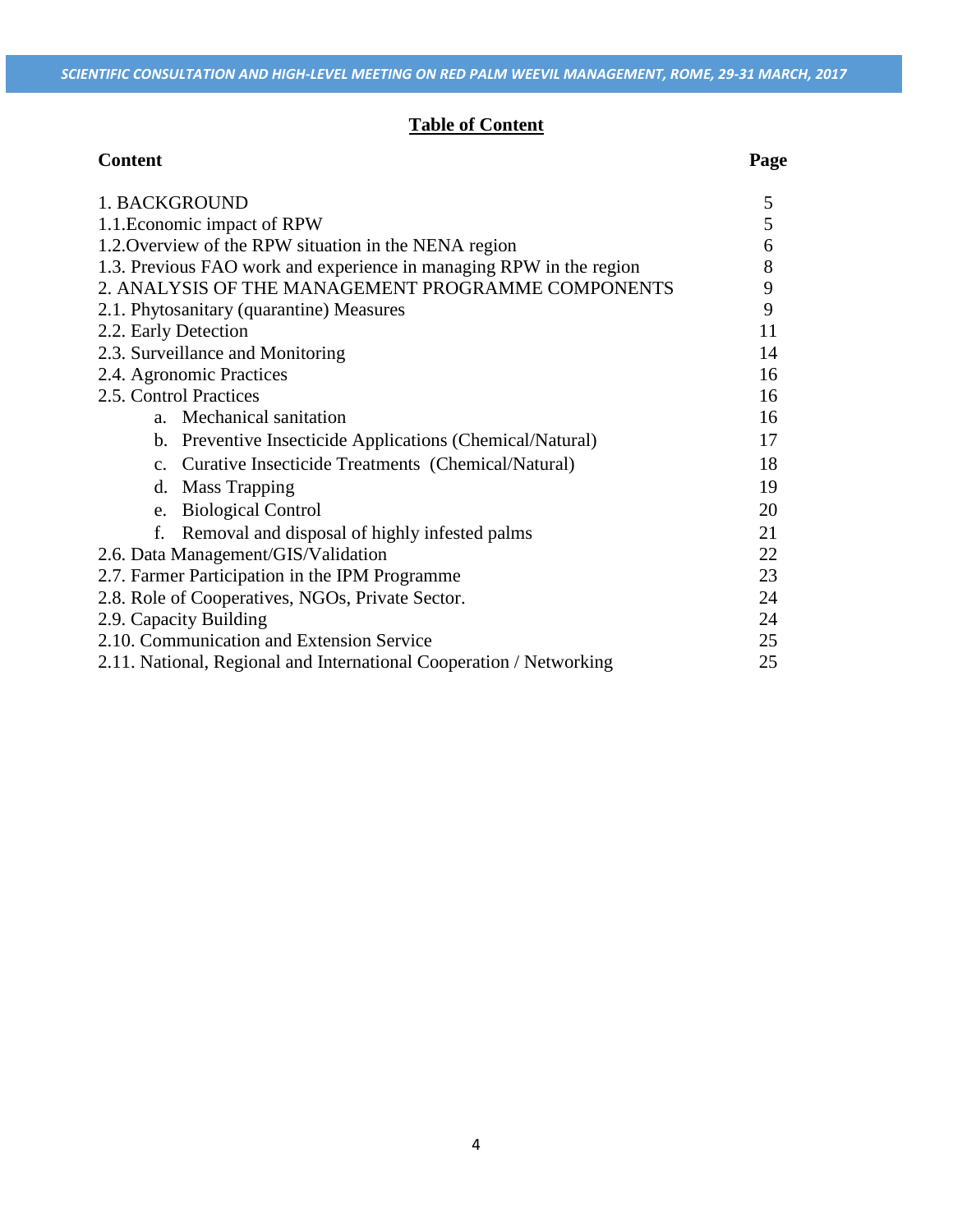#### **1. BACKGROUND**

Red Palm Weevil (RPW) *Rhynchophorus ferrugineus* (Olivier) (Coleoptera: Curculionidae) known also as the Asian Palm Weevil or Indian Red Pam Weevil is indigenous to South and South East Asian Countries. It is one of the world's major invasive pest species and attacks around 40 palm species worldwide. The most important host species of RPW are Date Palms, Coconut Palms, Oil Palms, Canary Island Palms and Washingtonia Palms. RPW was first detected in the Gulf region during the mideighties, and has significantly expanded westwards over the last three decades to cover almost all countries of the Near East and North Africa region (NENA) (Figure1).



**Figure 1: Global distribution of** *Rhynchophorus ferrugineus* **from the EPPO Global database. The detail records is provided at<https://gd.eppo.int/taxon/RHYCFE/distribution>**

The RPW is spread through the movement of infested plant materials including young or adult palms and offshoots. Weak quarantine procedures and difficulties in the early detection of RPW-infested plant materials have contributed to its rapid spread. Currently RPW is being managed employing pheromone based IPM strategy. There are some evidence based success stories of the eradication of RPW. One of these being the RPW-IPM program of Canary Islands in Spain, where RPW was eradicated as there has been no new infestation reports and no weevil captures in traps for the last three years, since 2013. This success was due to the scientifically based, systematic and well-coordinated program supported by adequate resources.

#### **1.1. Economic impact of RPW**

Date palm represents a symbol of life in the NENA region and has a long heritage of sustaining human life in hot and infertile areas, where it is seen as a renewable natural resource. RPW has significant socio-economic impact on the date palm production sector and livelihoods of farmers in affected areas. Although there are no concrete studies of the economic impact of RPW on palms, it is considered as a key pest of palms with immense economic and environmental impacts, with consequences on food security and rural community livelihood in date palm oases. Direct losses due to RPW can be attributed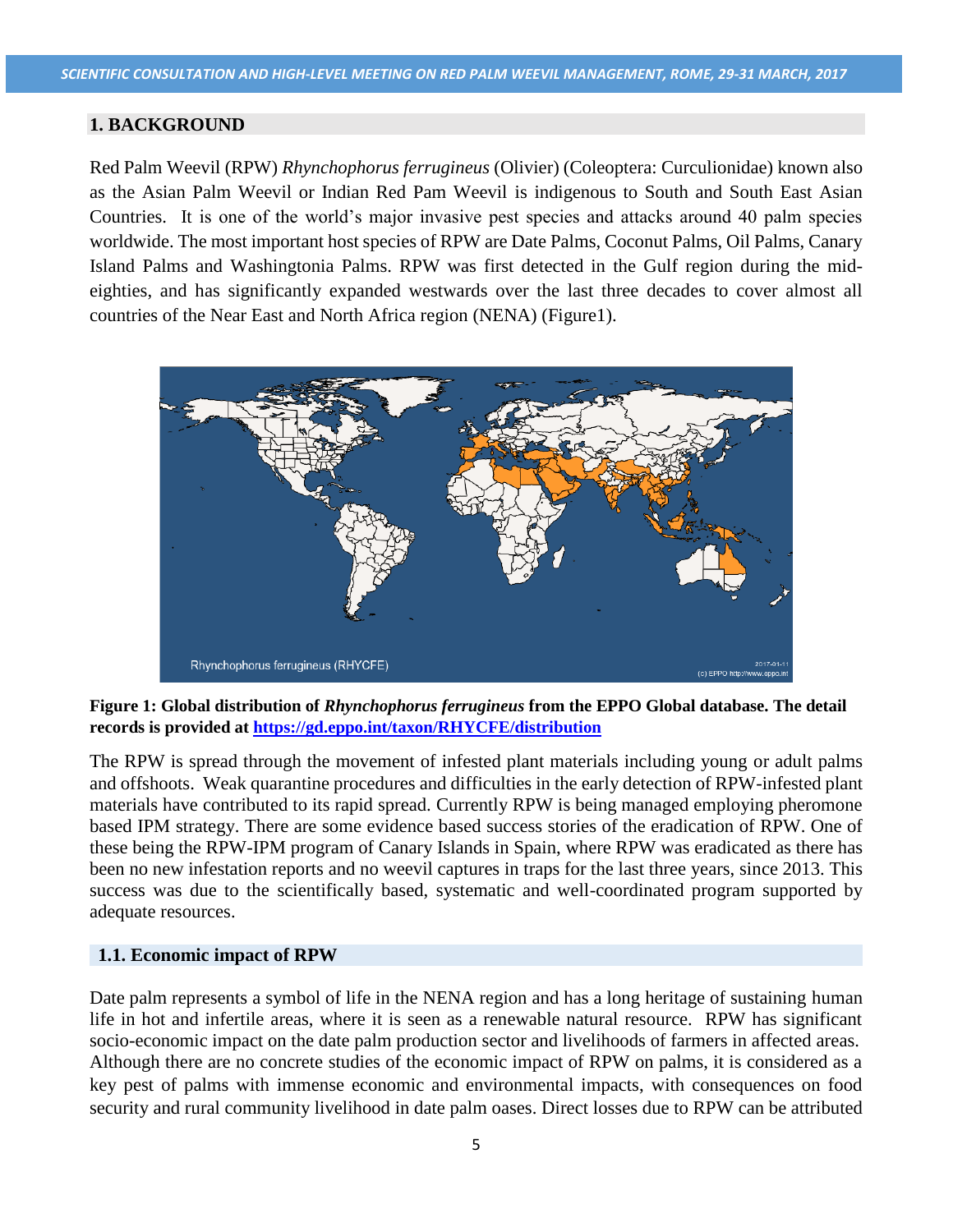to the value of the destroyed palms and the loss in yield, in addition to the high cost of the management programs, notwithstanding the expenses incurred on the removal and disposal of infested palms. The indirect costs are also substantial. The most significant of these is the restricted movement of trees, especially their offshoots. These restrictions result in drastic cuts in trade not only among countries but also between different regions of the same country that has also curtailed the expansion of new plantations, besides the adverse impact on the environment and landscape as a result of chemical treatments and removal of the infested palms, respectively.

In the Middle-East, RPW has been the most destructive insect pest of date palm and is designated as category-1 pest by FAO. The annual loss during 2009 in the Gulf region of the Middle-East due to removal of severely infested palms has been estimated to range from 1.74 to 8.69 million USD at 1 and 5% infestation, respectively. Recent reports indicate that in the Mediterranean region, palms worth up to 483 million Euros have been destroyed or infested, primarily by RPW. However, this figure remains a significant underestimate of the total economic value of affected palms because no study has accounted for all of the ecosystem services they provide.

In the Spanish region of Murcia over 7 million Euros were spent on various measures to combat RPW mainly on the removal of infested palms. Between 2004 and 2009, in the autonomous community of Valencia around 20,000 palms, mostly *Phoenix canariensis*, were killed by RPW, where losses were estimated to be 16 million Euro.

#### **1.2. Overview of the RPW situation in the NENA region**

In the NENA region, RPW was first recorded in Ras-Al-Khaima in UAE during 1985. Thereafter, it has been reported from the entire region, with Iraq being the latest country to report RPW during 2015. Although all the Near East countries have reported RPW during the last three decades, in North Africa there is no report on the incidence of the pest in Algeria. Currently 0.95 million ha are under date palm in the region with an estimated 48 million palms in the susceptible age group of less than 20 years.

Recent country reports on the current status, challenges and recommendations to improve the control of RPW in the region (Egypt, Iran, Iraq, Libya, Morocco, Mauritania, Oman, Palestine, Qatar, Saudi Arabia, Tunisia and Yemen) reveal that RPW arrived in the countries either through infested date palm offshoots, ornamental palms or hitchhiking on moving vehicles. In most of the countries there are phytosanitary (quarantine) laws/decrees to prevent the movement of infested palms, however enforcement and implementation is weak. In Morocco and Mauritania quarantine laws have helped to prevent the spread of RPW. Usually, the source of offshoots is known in most of the countries; however there are no certified nurseries, while tissue cultured palms for several varieties are available in some countries. Lack of awareness, commitment to implement quarantine regulations and difficulties in detecting infested palms are some of the challenges and constraints facing application of quarantine measures in the NENA region. In Egypt, smuggling of offshoots through alternate routes is a constraint in the effective application of quarantine regulations. In Tunisia during 2016, RPW spread to three foci 30-60 km from Tunis where it was detected in 2011, which is indicative of the weakness of the quarantine measures implemented.

Regular inspection of palms, pheromone trapping, chemical insecticide treatments, internal quarantine, are some of the major preventive measures/practices put in place to control RPW by countries in the NENA region. In Mauritania, the preventive measures adopted have been very effective to control RPW, while in Libya the measures adopted have not been effective due to the lack of a planned and structured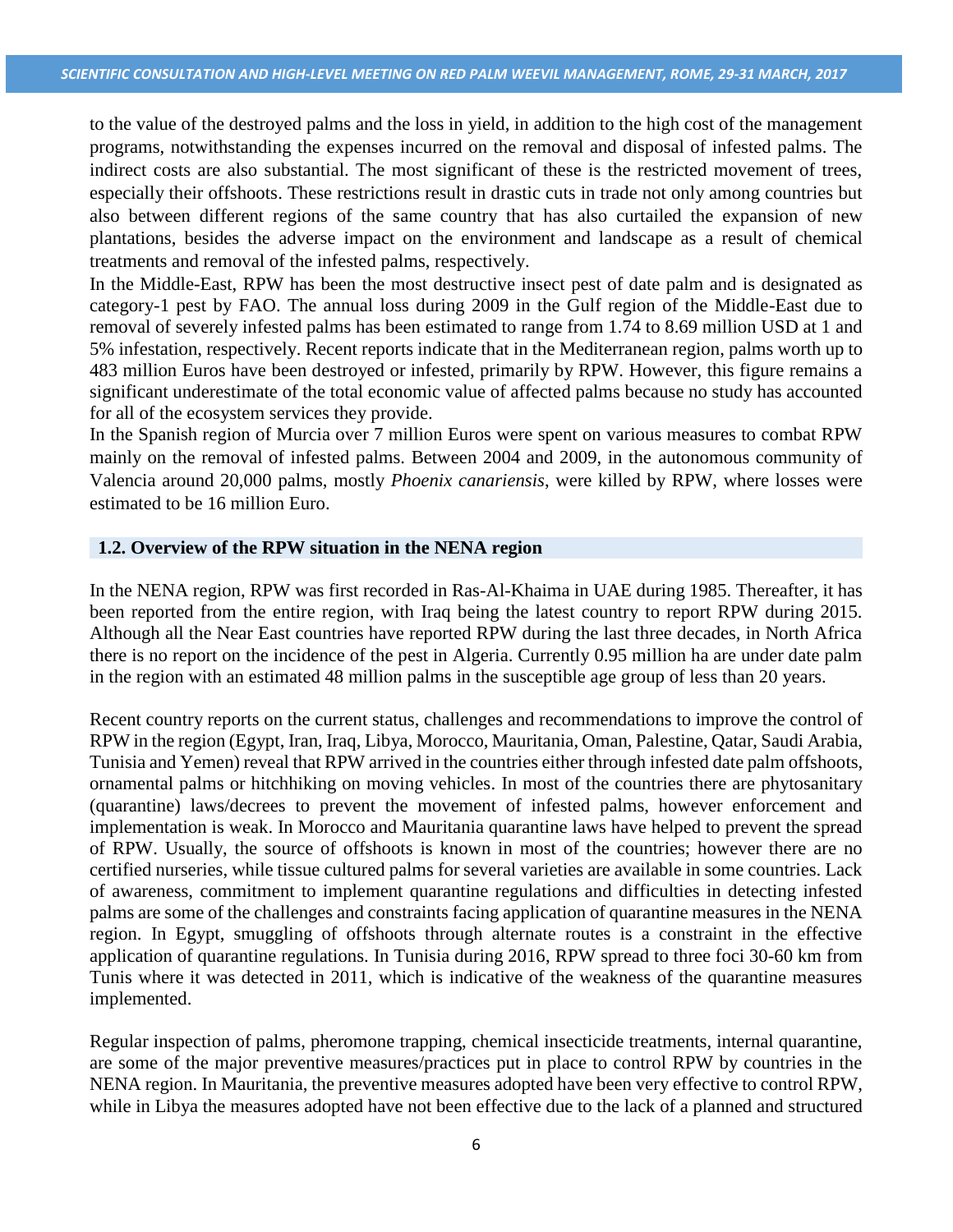RPW-IPM program and also the prevailing security situation. It is pertinent to mention that in Mauritania, a well-structured RPW-IPM national program supported by FAO, was implemented without much delay after the first report of the pest with the active involvement of the farmers, cooperatives, Governmental and non-Governmental agencies, that resulted in containment of the pest with a good potential for its eradication in the infested area.

Early detection, vast stretches of date plantation (Egypt, Iran, Saudi Arabia), topography and heterogeneity of the traditional grooves (Egypt, Iran, Saudi Arabia) physically challenging task (Morocco, Tunisia), prevailing security situation (Libya), presence of neglected gardens and lack of adequate human and financial resources (all countries) are some of the major challenges in implementing the preventive control measures. The number of infested palms is known in countries having a national IPM program to control RPW, where tables, graphs and maps for data in the control program are developed frequently in most of the countries of the region, while in Tunisia infested palms are also geolocated.

Use of pheromone traps in surveillance and mass trapping programs is reported from all the NENA countries infested with RPW where the number of traps deployed in the field is known. These traps are serviced (changes of food bait and water) every 7-14 days and data on weevil captures is maintained and utilized to gauge the success of the strategy employed. The trap density varied from 0.5 trap/ha (Iran) to1.0 trap/ha (Saudi Arabia). In Tunisia pheromone traps are geo-located using GPS.

In countries with a national RPW-IPM program data on palm inspection, preventive and curative treatments are maintained. The socio-economic dimension of the problem is not very well studied in the NENA countries. In general, farmers and other stakeholders are aware of the problem and in some countries garden owners are involved in implementing some of the control measures. In Tunisia, farmers in the date palm oasis in the south of the country have been involved in the drafting of the strategy to prevent the spread of RPW to the southern areas of Tunisia.

Detection of infested palms by periodic visual observations is reported to be moderately to very effective by countries of the region and is linked to captures in pheromone traps in Saudi Arabia to prioritize inspection of palms in and around traps capturing weevils. However, in general, lack of effective advanced detection instrument techniques is the main constraint seen in the region. Upon detection of an infested palm, it is either treated (if in the early stage of attack) or eradicated (if in the advanced stage of attack). Efficiency of the control program in most of the countries is gauged on infestation reports and weevil captures in traps. In Mauritania, all infested palms are removed/eradicated.

Weakness of human and financial potentials, absence of biological control, strong heterogeneity of traditional date palm groves, labor intensive control and high cost, lack of farmer's and stakeholder's cooperation are the major challenges/constraints facing the management practices. In most of the countries all the prevention and control operations are carried out by the Government, while in some, inputs for control are supplied free of cost by the Government. As per the country reports, clear policy or strategy to control RPW is in place by most Governments of the region. In UAE, pheromone trapping and treatment of infested palms is outsourced to private agencies under supervision by the Ministry officials.

Extension/Plant Protection services in the region provide training to farmers and other stakeholders on the control of RPW. Advanced innovative technologies using electromagnetic waves, sound waves,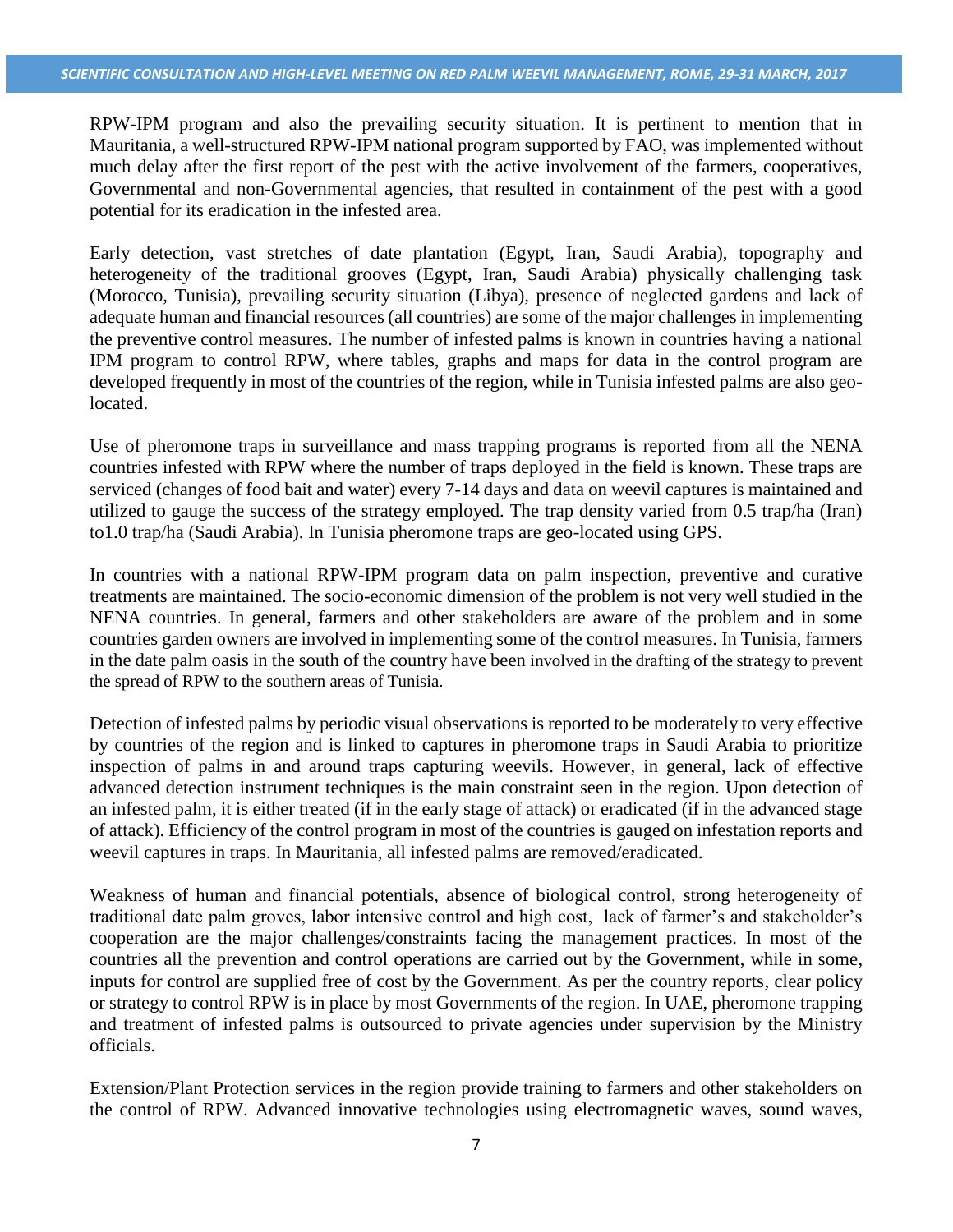using trained dogs for early detection of the pest have been field tested in Saudi Arabia with limited success, while stem injection (Egypt , Saudi Arabia,), improving trapping efficiency (Morocco) and attract and kill technology (Mauritania, Saudi Arabia,) are other innovative or modern technologies that have been tested/applied in the region.

Detection difficulties, limited efficiency of the on-going management program, regional cooperation and funding, control is challenging physically for workers and is costly, prevailing security situation (Libya), lack of awareness among some farmers and officials, participation of the producers etc. are some of the major challenges and constraints facing the control of RPW in the region.

Raising awareness, applying incentive and punishment system, re-evaluation of the current recommended management practices, effective early detection technique, international and regional level push toward direct coordination, regulation regarding the import and export of offshoots, support to set up surveillance program etc. are some of the major recommendations proposed by member countries of the NENA region to overcome the challenges of RPW management and improve the management programs.

#### **1.3. Previous FAO work and experience in managing RPW in the region**

FAO has provided substantial technical assistance to enhance the cooperation and knowledge sharing between the countries in the NENA region, and strengthen the capacities of the countries for the management of RPW to reduce/prevent its spread to non-infested areas within the infested countries and to other non-infested countries. Recently, several projects have been implemented by FAO in the NENA Region especially to assist countries in RPW management. The sub-regional TCP project TCP/RAB/3307 on "Management of Red Palm Weevil in North Africa" has been implemented in 2012- 2014 in North African Countries. Technical assistance has been provided to reinforce the ongoing pheromone based RPW strategy in the KSA, testing and validation of new technologies, and to train professionals and farmers on advanced control methods that was provided through the two phases of the UTF project on "Development of an International Date Palm Research Centre in Al Hassa, KSA during (2006-2016). Specific support has also been provided to Yemen under an emergency TCP (TCP/YEM/3404 (E) to control the outbreak of RPW and also in the West Bank and Gaza Strip. More recently FAO supported TCP projects to combat RPW were developed for 'emergency assistance to control RPW outbreak' in Mauritania (TCP/MAU/3505) and to 'support for surveillance and management of RPW' in Iraq (TCP/IRQ/3602).

During 2014, FAO evaluated the ongoing pest management program of date palm pests besides developing a proposal for date palm IPM in UAE with emphasis on the area-wide management of RPW. Furthermore, during 2016, FAO undertook a specialized mission on RPW to Saudi Arabia to review and learn about the current ongoing program being implemented in the Kingdom and provide recommendations to enhance research capacity of the RPW management program.

In addition to the aforementioned projects, FAO has organized many technical sessions in the past few years to facilitate the sharing of experience, knowledge and advanced technologies among the experts and different stakeholders involved in date palm production and RPW management. The most recent workshop was the International Workshop on RPW Management, held in Riyadh in May 2015, organized by FAO and the Ministry of Agriculture of KSA, with participation of 22 invited experts.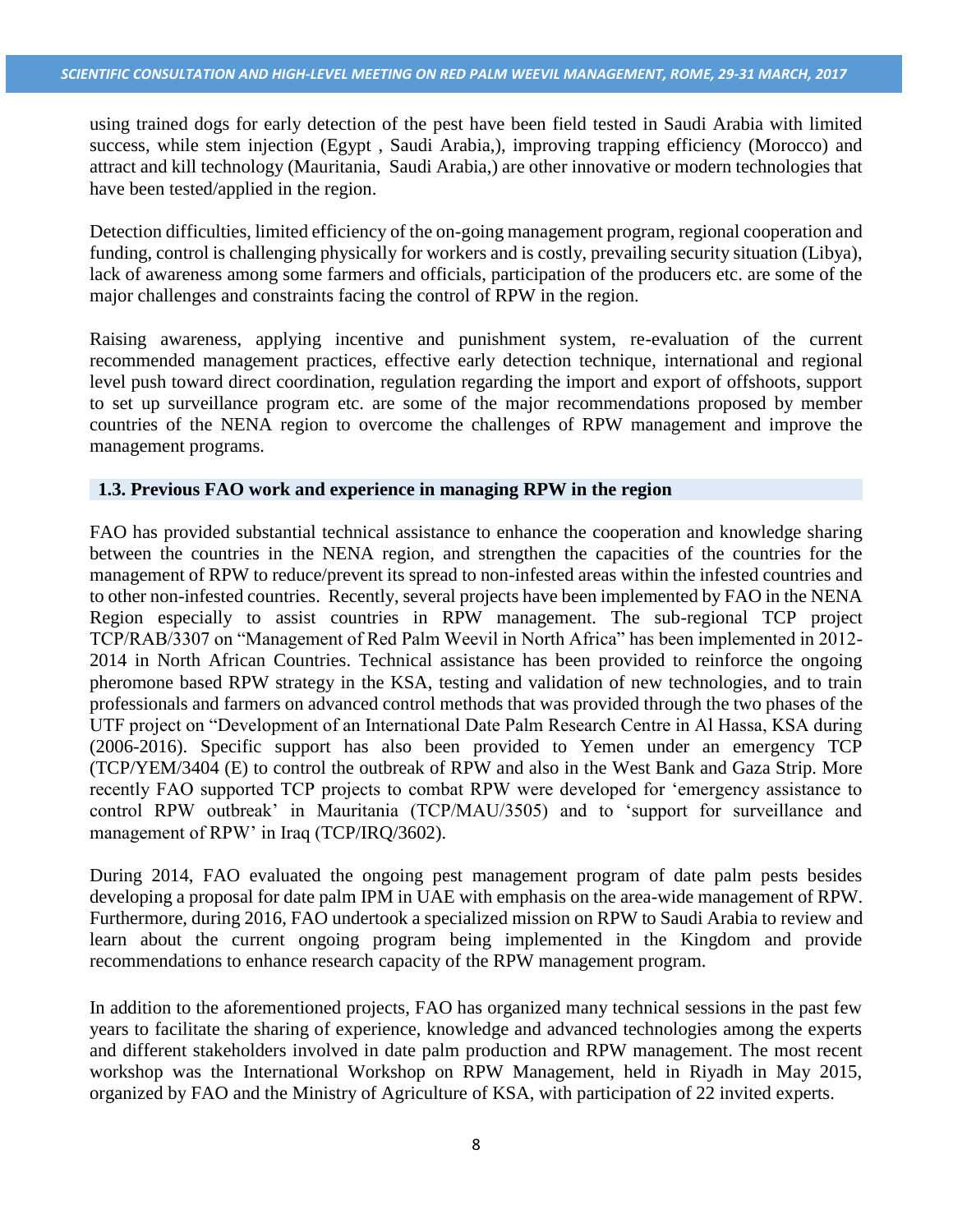## **2. ANALYSIS OF THE MANAGEMENT PROGRAMME COMPONENTS**

#### **2.1. Phytosanitary (quarantine) Measures**

#### **Current status:**

In most of the countries there are no clear import regulations for palm trees.

#### **A. Date Palm:**

In general, several laws and regulations do exist preventing the movement of infested offshoots within the country and also prohibiting import of offshoots from another country. However, enforcement is weak.

## **B. Ornamental Palms:**

In general, several laws and regulations do exist preventing the movement of infested palms within the country and also prohibiting import of offshoots from another country.

## **Challenges/weaknesses:**

- 1. Reluctance of the farmers to implement the quarantine measures due to lack of awareness on the risk and options available.
- 2. Insufficient staff and means in the countries to effectively implement the regulations.
- 3. Smuggling of planting material through alternate routes.
- 4. Interference in the imports/ movements of planting material by higher officials.
- 5. Lack of :
	- Availability of sources of trustful /certified palms within the countries.
	- Enforcement of quarantine measures.
	- Involvement and coordination between all stakeholders/agencies (MoA and law enforcement authorities) for enforcing the internal phytosanitary measures and import regulations.
	- Awareness and coordination among farmers and other stakeholders.
	- Specific guidelines on phytosanitary measures to regulate the palm trade, especially for officials / enforcement authorities at the entry points.
	- Registered nurseries.
	- Traceability (source and subsequent movement) of palms transported.

#### **Proposed improvements/recommendations:**

- 1. Development of specific regulations with clear requirements for import, movement and nursery certification.
- 2. Enforcement of harmonised plant quarantine protocols for phytosanitary treatments and specification of planting material.
- 3. Development of manuals on RPW specific quarantine regulations and measures.
- 4. Establish certified and registered nurseries that would be entitled to trade RPW free palms.
- 5. Support the establishment of tissue culture laboratories for the production and supply of RPW free planting material.
- 6. Training of Plant Quarantine Staff and other law enforcement authorities.
- 7. Raising awareness on RPW phytosanitary measures among all the stakeholders.
- 8. Strengthen the coordination and engagement of all stakeholders (farmers/farmers' cooperatives, NGOs, MoA officials, other law enforcement agencies etc.).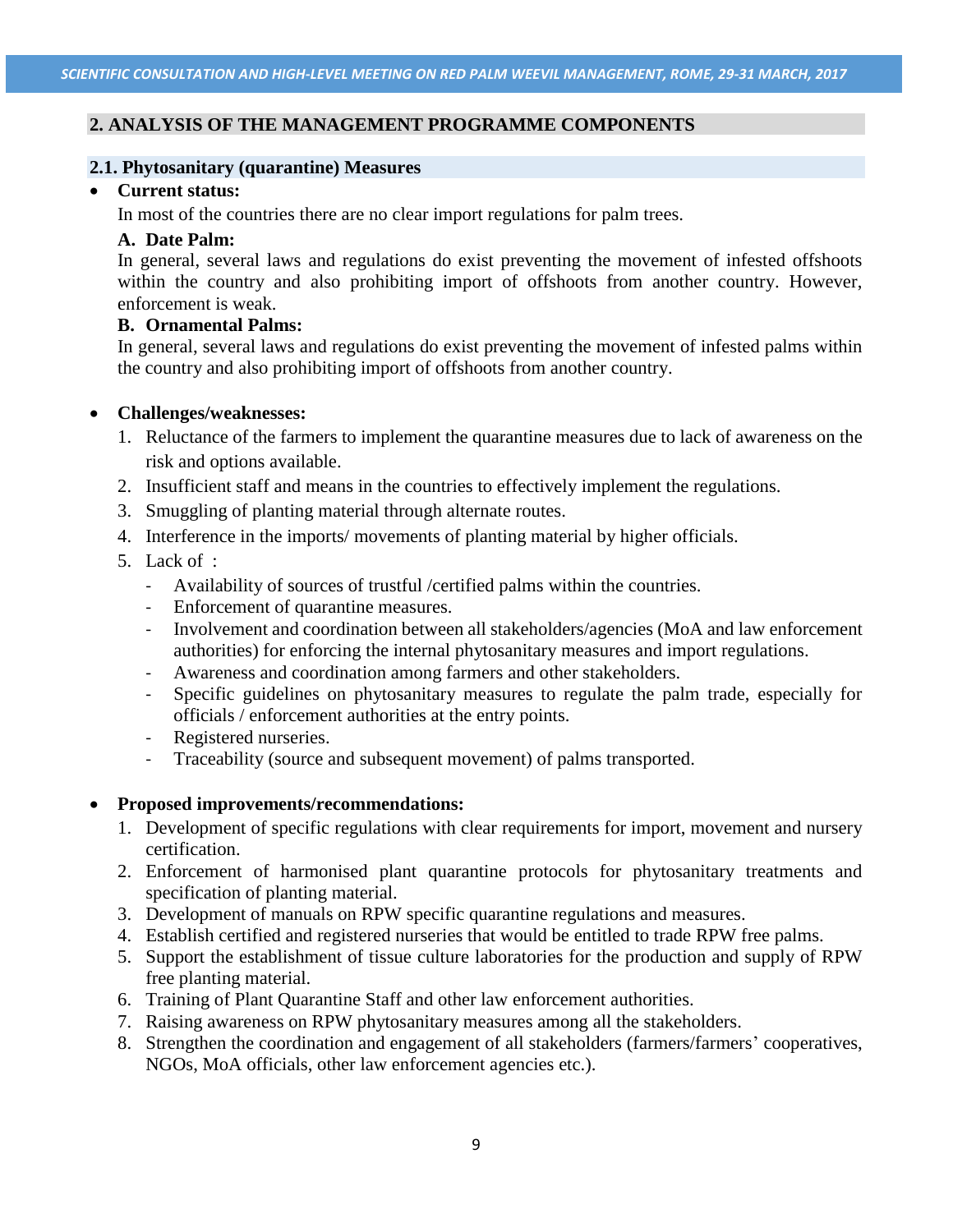### **Options for improvement of the phytosanitary (quarantine) measures**

Specific regulations and measures should be developed for the import and containment systems. As movement of plant material is the main pathway of introduction of RPW in the country, import regulations should be put in place with clear inspection and treatment procedures.

Prevention is the main tool to deal with RPW for the countries not yet infested. Due to the cryptic biology of RPW, importation of palms plants should be strictly regulated. The importation of date/ornamental palm offshoots and adult trees should be banned from infested countries/areas.

Ornamental palms for planting should have specific requirements, such as the size of palms to be introduced (in tube for tissue culture palms, or less than 5 cm in diameter of the stem at the base for the other palms). Date palm should be imported in tubes produced from tissue culture. Acclimatization should be done at the imported country level. All imported consignment should be inspected.

As the risk of introduction by ornamental palms is probably very high, importers should be registered, and mapped (GIS system) by National Plant Protection Organization (NPPO). They should ensure a traceability and management system to follow up the introduction, the management of nursery and the destination of palms sold. Official annual surveys should be conducted for the absence of RPW and early detection of its presence on plants of palm tree (including all family of palms) in their area.

Guidelines and procedures should be developed for strengthening quarantine inspection at borders and plant protection services within the country (including manual on identification of palms species).

For containment, movement of palms trees should also be regulated within the country mainly from infested area to avoid any potential spread of RPW.

With respect to date palm, nurseries should be authorized and certified by an official institution to ensure their compliance with a certification scheme (variety authentication and free from pests including RPW). In case of detection, the National Plant Protection Organization (NPPO) should define a demarcated area and implement the appropriate measures to contain and suppress RPW such as:

- I. destruction or, where appropriate, complete mechanical sanitation of the infested susceptible plants;
- II. measures to prevent any spread of the specified organism during the destruction or sanitation actions by application of chemical treatments in the immediate vicinity;
- III. appropriate treatment of infested susceptible plants;
- IV. where appropriate, mass pheromone trapping in infested areas;
- V. stop movement of nursery stock from the infested area.

The NPPOs should also carry out an intensified survey programme in an area of at least 10 km around the infestation foci based on the International Standard for Phytosanitary Measures (ISPM 6) and trace back the related plant material. An action plan based on (ISPM 9) related to pest eradication programmes and (ISPM 14) related to the use of integrated measures in a systems' approach for pest risk management.

Phytosanitary measures should be applied at the farm level or local level where offshoots of date palm are collected, transported to existing gardens or for establishing new farms. Besides, guidelines should be for establishing commercial date palm nurseries. Protocols need to be developed that can be implemented at the field level to treat palms both for farming and ornamental gardening to ensure that the planting material to be transported is free of the pest. One of the suggested protocols for the date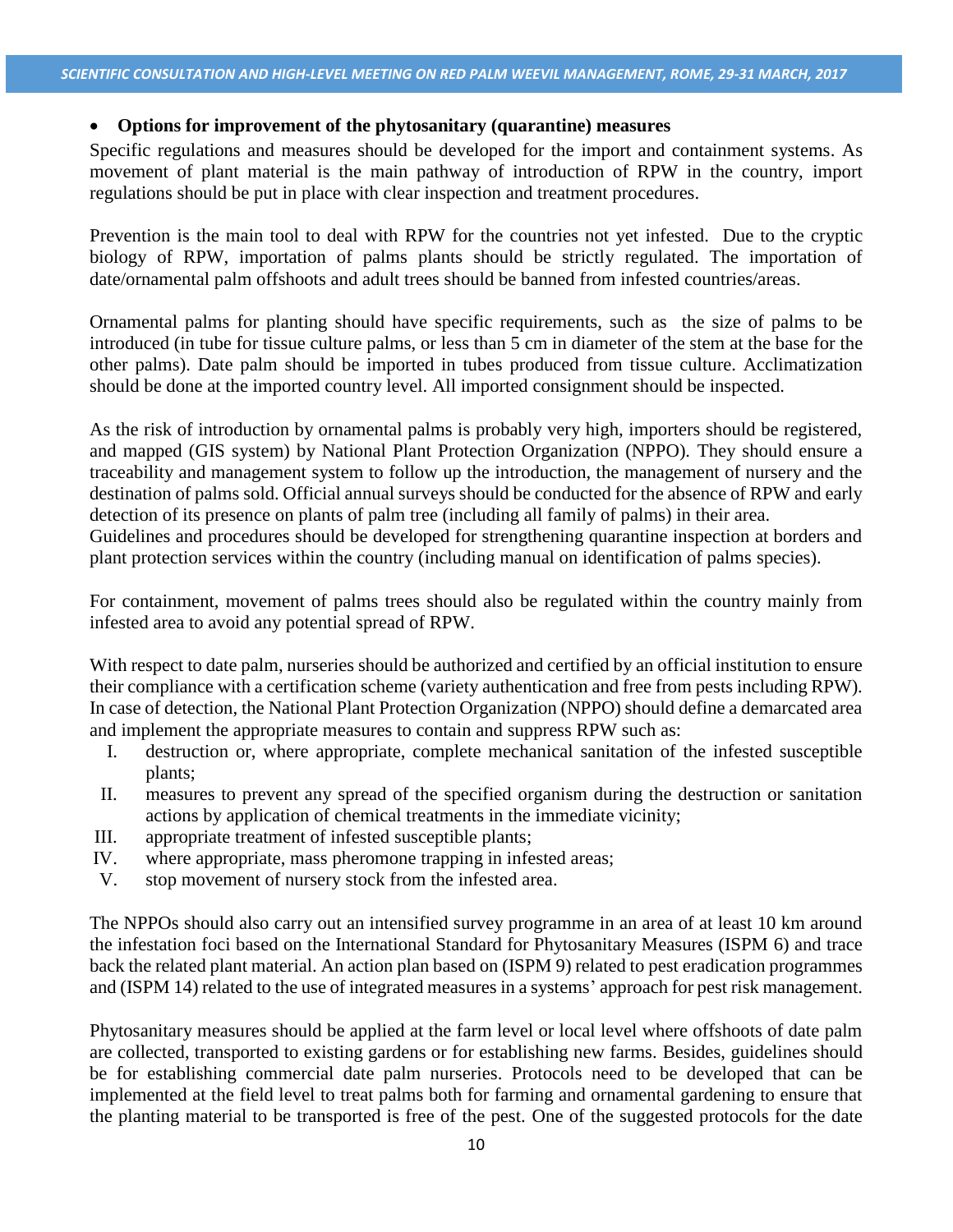palm offshoots management is described here. Before the offshoots are loaded at the supply farm, a thorough visual inspection has to be done and made sure that there is no infestation. After the offshoots are brought to the farm, a trained dog squad if available may be used for sniffing and any suspicious material may be kept isolated and further checked and only absolutely healthy offshoots are allowed inside farm for transplanting. The offshoots are to be sprayed with a combination of fungicide and insecticide to drench the offshoots. At the time of offloading at the nursery, each offshoot may be dipped in the recommended pesticide. After dipping, the offshoots are planted in the pots or in the field. Depending on the infestations in the neighboring farms, bi-monthly or tri-monthly sprays may be given to the transplanted or potted offshoots. After one month of putting in pot, application of granular pesticide may be useful to give better control. Monitoring of offshoots for any pests and diseases should be continued on regular basis. By following this method the risk of importing the weevil or pest accidentally is minimized and also killing of any hidden pest is ensured.

## **2.2. Early Detection**

## **Current status:**

Visual and manual inspection of palms is currently widely practiced to detect RPW infested palms. In several countries visual detection is carried out generally by trained technical staff.

The other advanced methods of detection (acoustics, thermal imaging, chemical signatures, laser induced breakdown spectroscopy, near infrared spectroscopy, biological and physiological stress indicators, sniffer dogs etc.) are currently under experimentation.

## **Challenges/weaknesses:**

- 1. Limited numbers of trained personnel available for visual inspection.
- 2. Visual inspection is laborious and costly.
- 3. Badly managed date farms with growth of offshoots, weeds etc. are difficult to be inspected visually.
- 4. Where infestation occurs in the crown (Canary Island Palm) visual detection needs specific training.
- 5. Weak involvement of the farmers and garden owners, municipalities etc. in the periodic visual inspection.

## **Proposed improvement/recommendations:**

- 1. Improve farmer/stakeholder involvement by training, farmer-participatory approach, extension agents, giving incentives/fines etc.
- 2. Develop a protocol for visual inspection in a simple and easy way, to understand, in languages of the farmer and other support staff.
- 3. Enforce clean cultivation especially related to offshoot management and frond removal to facilitate visual inspection.
- 4. Urgent need to develop a quick and reliable, cost effective, and easy to handle early detection device for RPW.
- 5. Adopt early detection of RPW infested palms using trained sniffer dogs where ever possible.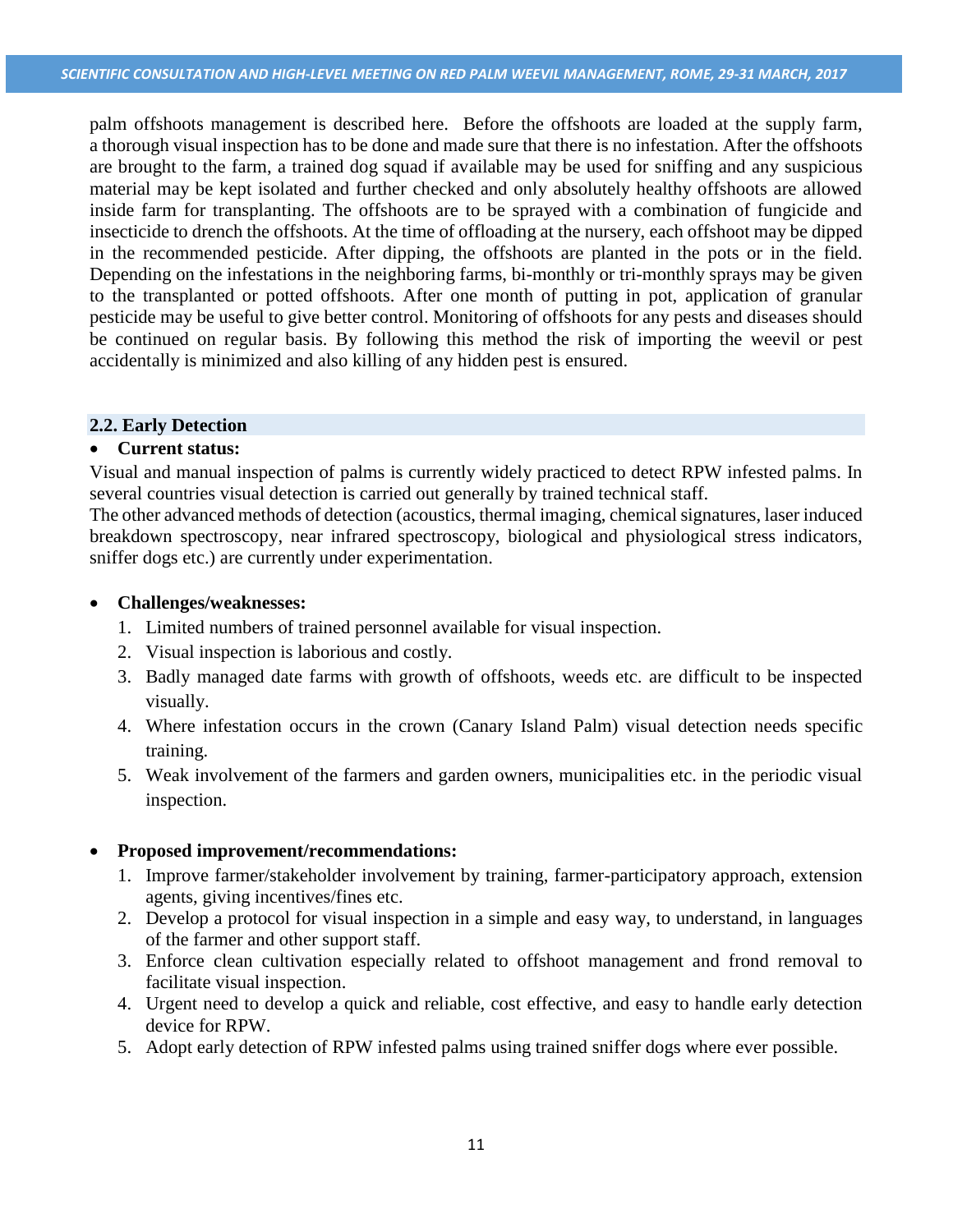## **Research and technologies developed for improvement of early detection**

Following platforms, sensors and techniques need to be considered to enhance the efficiency of the detection.

- **Platforms :** Drones, Satellite, Aircraft
- Sensors: Visible, Infra-red, Multispectral
- **Techniques:**
- *Detecting chemical signatures (e-nose, sniffer dogs):*

Using dogs to detect RPW infested date palms is possible, where infestations are recorded between 2m from the ground. Dog-assisted detection could suit well for palm inspection in the field, at nurseries, ports of entry and/or quarantine facilities.

The use of trained sniffer dogs in early detection of infested palms has been established. There were some concerns regarding the adoption of the dogs to high temperature conditions in Gulf regions and other regions. For a few years in private farms, the trained sniffer dogs were effectively used for identifying the early infestations in date palms. This method of early detection is similar to the techniques employed by customs officials at ports, airports and other gateways of importation. Hence, wherever it is possible, especially for the local transport of planting material at border check points, internal regional restricted zones, etc. these sniffer dogs can also be used besides visual inspection to ensure pest free material.

Electronic gas sensors have been used to detect volatile emitted by plants infested by insects. However, these sensors are also highly sensitive to the presence of other different compounds such as alcohols, ketones, fatty acids and esters.

#### *Acoustic detection:*

Acoustic technology measuring the spectral and temporal patterns of sounds produced by feeding and moving larvae has the potential to enable early detection, particularly because the insect sounds often can be distinguished from agricultural or urban background noise by identifying specific groupings (bursts) of broadband impulses produced by insects but not by other animals or machinery. Currently available acoustic systems have seen limited use because they require skilled operators. Simpler, lowercost automated systems are being developed to increase the capability of early detection efforts. Also, field studies are being conducted to reduce interference from high wind that may induce leaf-tapping noise pulses difficult to distinguish from insects' sounds.

#### • *Thermal imaging:*

Infrared cameras have been used to detect temperature increase in infested palms. Currently available literature on this aspect suggests that baseline information on temperature profiles of RPW infested date palms are available for developing a real-time sensor. Thermography is an accurate, quantifiable, noncontact diagnostic technique used to visualize and quantify changes in surface temperatures using high performance infrared cameras. Two models of IR Thermal Cameras were tested in the field in different seasons (summer and winter) to assess their efficacy in identifying the RPW damaged palms. These cameras are portable, sturdy and easy to carry in the field. Several tests were done to accurately identify the damaged palms and precise location of damage site. The RPW larvae make tunnels and bores into the stem causing hollowness of various degrees in the affected tree's stem. When the thermographs of healthy and damaged palms were analyzed in some cases, the differences in the color spectrum was clear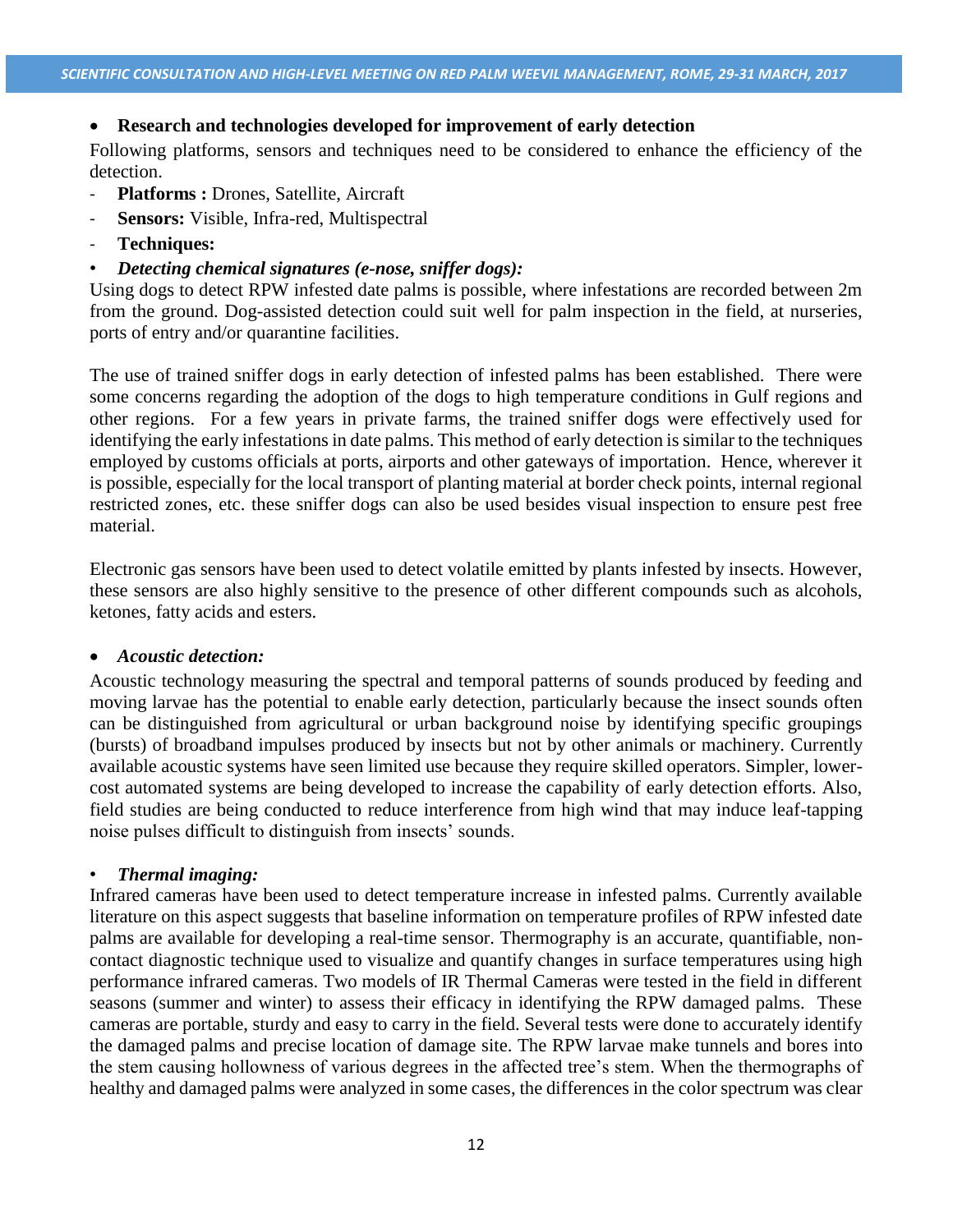and easy to mark the damage based on temperature differences. However, in some instances it was not easy when the surface temperature and inside temperature were not much different.

It is suggested to carry out further trials with cameras having more refined and sensitive sensors to determine the value of this technique as a tool in the quick and accurate detection of RPW damage in palms.

## *Near infrared detection:*

Near Infrared Spectroscopy (NIRS) technique has been extensively used for non-destructive analysis and monitoring of biological systems. Numerous studies have been made to measure physiological changes in living organisms. In NIRS, specific chemical composition of an object excites molecules to absorb light in the NIR region and vibrate at unique frequencies. The NIR spectra depend on the number and type of chemical (CH, NH, and OH) bonds in the material being analyzed. For compositional analysis, reflected or transmitted light is collected by a spectrometer that measures energy absorption by the sample. The NIRS is extensively used in the grain industry to determine grain quality. Insect borers cause stress to the plants interfering with transpiration stream by ingesting plant stem tissues. Similarly, when RPW infest date palm, it starts eating internal tissues of the tree and induces stress that can be detected through NIRS technique.

A preliminary study was carried out in Saudi Arabia by measuring absorbance spectra for control, wounded and RPW infested fresh date palm leaves samples through spectrophometry. These preliminary results seem to be quite promising and provide evidence that NIRS can be a potential technique for detection of RPW infestation in palm trees at early stage before the appearance of visual symptoms.

## • *Laser induced breakdown spectroscopy:*

Laser Induced Breakdown Spectroscopy (LIBS) is a type of emission spectroscopy which involves high energy focused laser pulse for the production of plasma from the target. The emitted light from the plasma after cooling is collected with an optical fiber and passed through a spectrograph to record the LIBS spectra. The spectra are analyzed to identify the elemental concentration of the target sample. This technique can be applied on any form of physical state of matter, solid, liquid, or gas.

The LIBS technique was applied on the soil around the roots of the RPW infested date palm for early detection of RPW. Through the analysis of the observed LIBS spectra of different infested and healthy samples, the presence of Ca, Mg, Na, C, K elements, and OH and CN molecules can be detected. The spectra also reveal that with the population growth of the pest, the intensity of Mg and Ca atomic lines in LIBS spectra increases rapidly. Similar trend is observed in the molecular lines of LIBS spectra. Results obtained indicated that LIBS technique can be used for the early detection of RPW infestation without damaging the date palms.

#### • *High frequency radar:*

Tree Radars (Tree Radar 2000 MHz and Tree Radar 900 MHz) were used for the detection of RPW infested date palm trees in a date palm orchard at Riyadh, Saudi Arabia, where results indicated greater RPW detection accuracy (80%) with Radar 2000 followed by Radar 900 (66.7%).

#### • *X-ray technology:*

X-Ray is a widely used technique for medical imaging, but, its use in agriculture for the detection of insect pest infestation is relatively less. Preliminary studies carried out under laboratory conditions revealed promising results. Results indicated images of the larval stages and the galleries created by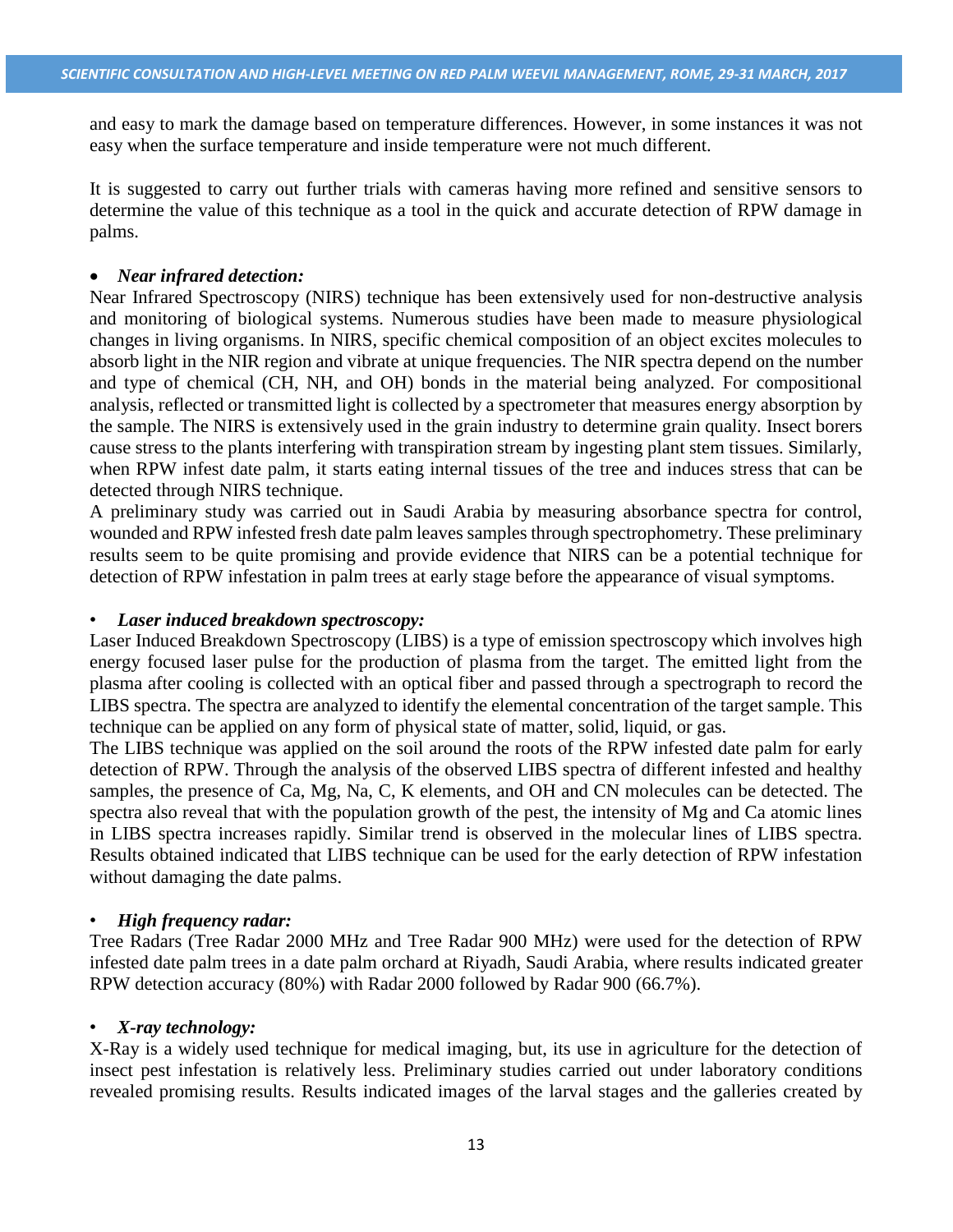RPW larvae inside the date palm trunk. Further studies are needed to improve the methodology for imaging the tree and devising a system compatible with date palm tree imaging under field conditions.

Near infrared detection experimentation would hasten the use of drone based early detection, if such sensors are made based on results of these experiments. Also, experimentation for the creation of a portable Laser induced breakdown spectroscopy based technology would be a handy tool in the early detection of RPW on ground. Furthermore in this matter, High frequency radar and X-ray technology experiments have some promises based on preliminary experiments.

Furthermore, proteomics strategies have been widely used for detecting infections/diseases among humans; however their uses for plants have been relatively less. A few plant related proteomic studies would encourage the utilization of these methodologies for the early detection of RPW infestation in date palms. The protein molecules displaying modulated response and especially those with up-regulated expression pattern in infested date palm samples would be helpful in developing some diagnostic molecular markers for early detection of RPW infestation. Experiments with proteomics strategies also carry a high potential for developing future kits for early detection.

## **2.3. Surveillance and Monitoring**

## **Current status:**

In general surveillance and monitoring of RPW is carried out through 1. Visual inspection and 2. Pheromone trapping in both infested and non-infested areas.

#### **Challenges/ weaknesses:**

- 1. Visual inspections carried out under surveillance and monitoring programme is often inadequate.
- 2. Lack of funds to carry out RPW surveillance and monitoring.
- 3. Limited information generated by the monitoring tools.
- 4. Perception of the farmers that individual monitor traps pose a threat to their farms by attracting the pest to their garden and reluctance of the farmer / stakeholder to participate in this programme.
- 5. Lack of involvement of the stakeholders in the programme.
- 6. Lack of organization and efficient management of the surveillance and monitoring programme including lack of periodic trap servicing (biweekly change of poisoned food bait & water) and insufficient frequency of inspection.
- 7. Inadequate system for mapping, data collection and management.
- 8. Non-availability of advanced monitoring tools.
- 9. Large number of ornamental palms in parks, municipality areas, and streets are not under the surveillance programme.
- 10. Topography of the traditional date palm groves with large number of offshoots in date palm, poorly maintained plantations making visual inspection / monitoring difficult and cumbersome.

## **Proposed improvements/recommendations:**

- 1. Carry out a risk assessment of the area adopting visual observation and through pheromone traps.
- 2. Implement a GIS aided monitoring system for efficient mapping, data collection, analysis and management of the surveillance and monitoring programme.
- 3. Frequency of Visual Inspection :
	- Non-Infested area : Quarterly
	- Infested Area : Bimonthly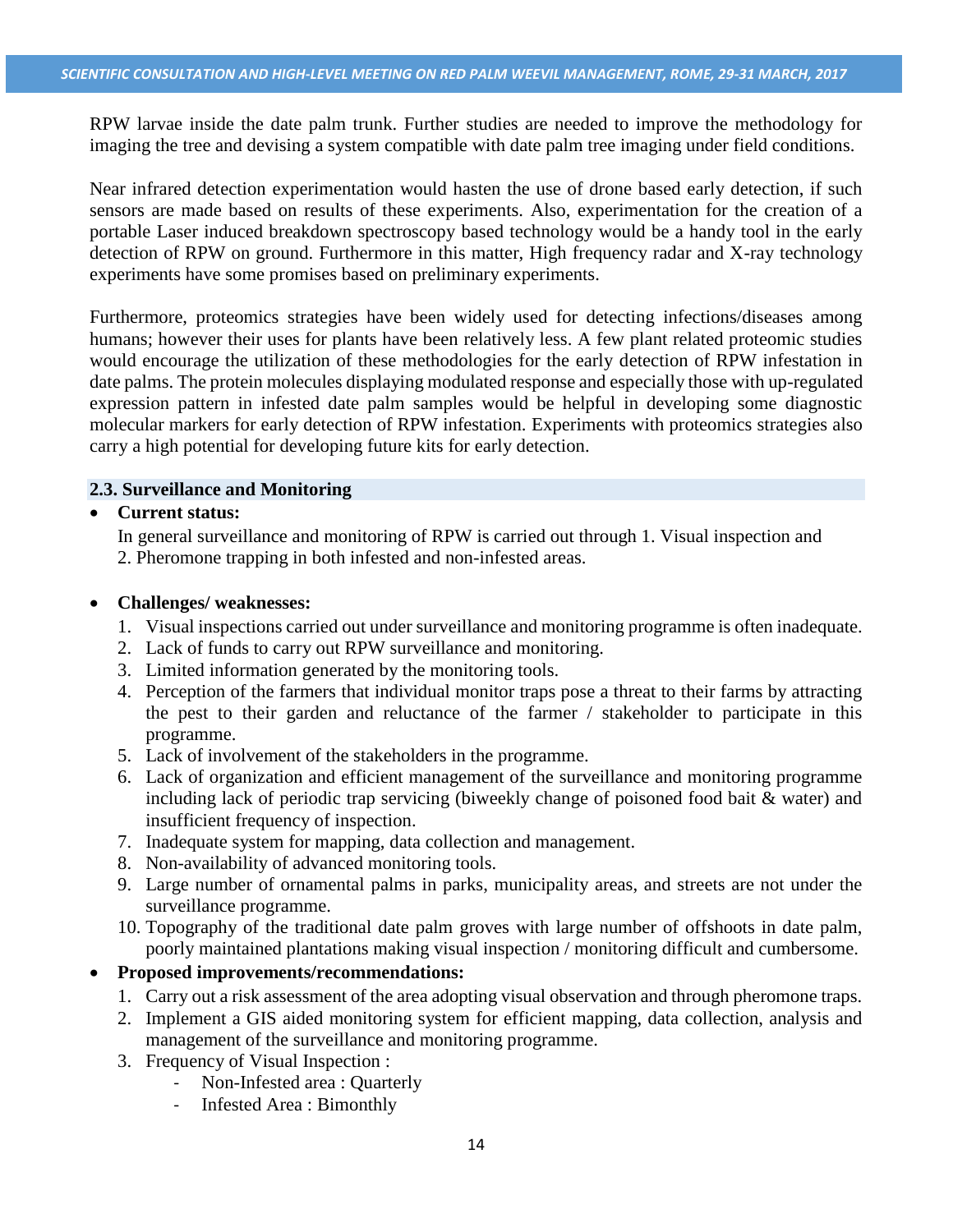- 4. Biweekly trap servicing (change of food bait and water) in both the infested and non-infested area.
- 5. Enhanced awareness and frequent communication among all the stakeholders.
- 6. Trap Density
	- Non-Infested area : Need based after risk assessment
	- Infested Area : 1-2 traps / ha

#### **Technologies to be adopted to improvement the surveillance and monitoring system**

### **-** *Data base / GIS / Satellite imagery analysis:*

A data collection system is desirable that consists of (a) geo-referencing palm trees using Google Earth Engine and remote sensing, (b) use of mobile phones for data entry and transmission and (c) use of GIS for data management and analysis. A custom app should be developed for Android and iOS smart phones that would allow users to record geo-referenced data at the field location on a standard form. Ideally, users should use their own smart phone in order to avoid the procurement, distribution and management of unique devices. The app would use the GSM mobile data service (GPRS) to transmit the data from the field to a centralized national RPW office in real time. A specific procedure would be developed to allow automatic importing of field data into a custom GIS that contains a spatial database at RPW offices. The GIS would be used for the management and analysis of field and smart trap data in order to prepare maps, tables, charts and reports, and take necessary management decisions.

Open-source, non-proprietary software such as PostgreSQL/PostGIS database and QGIS are suggested for the spatial database and GIS respectively. In this way, annual license fees are avoided, the GIS is platform independent (it can operate on Windows, Mac, Linux), and a large pool of available developers and expertise can be utilized to customize the GIS to RPW requirements. The primary base map for the GIS should be a geo-referenced map of palm trees (output from item (a) above). This base map in combination with regularly updated and historical field data can be utilized to assess the current situation of RPW, monitor its incidence and geographical spread, act as an early warning system, make wellinformed decisions, and research historical trends in order to better manage RPW.

Automated data flow and a GIS will permit to elaborate various types of maps, tables and graphs at different time periods and spatial resolutions according to the type of requested information. These analytical tools are indispensable for an effective multi-regional, multi-disciplinary programme/strategy to combat RPW at all levels.

The system could be supplemented eventually with the use of drones to assist with inspections and data collection and transmission.

#### *- Improving the trapping system*

For developing a Trapping Management System (TMS) by integrating Radio Frequency Identification (RFID), wireless telecommunication technology and GIS technology to enable geo-referencing and the efficient use of human resources in the management of pheromone trapping at the local, national, and regional level. The issues involved are Real-time update of trap catches, locating function, 3D modeling, hardware specification definition and mounting of RFID. This will be useful not only for trapping systems but also locating and follow up action on damaged and rescued trees.

The release rate of pheromone in the dispenser increases during summer due to high temperatures. Therefore, in countries with high temperatures in summer months, the replacement of pheromone lures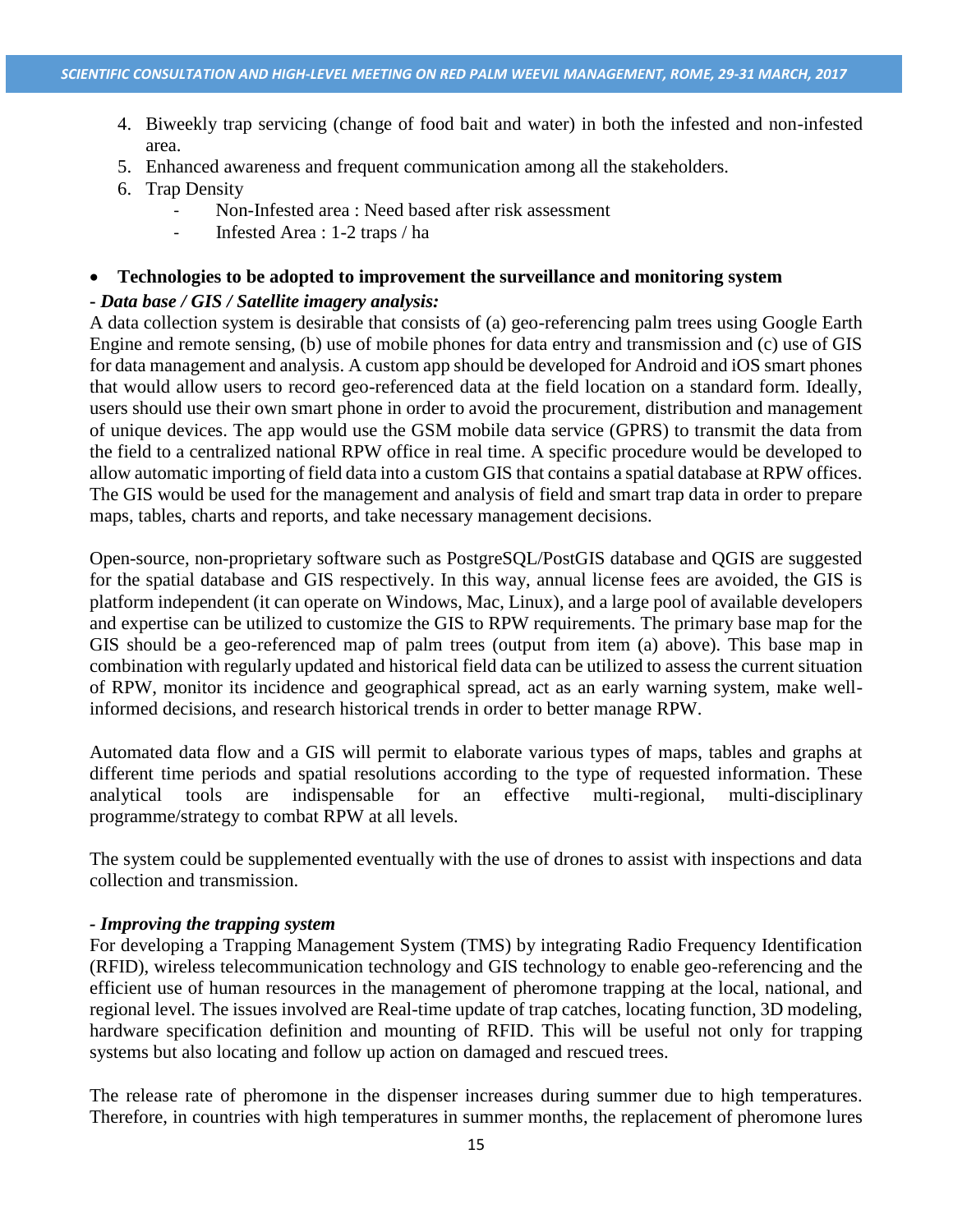has to be undertaken more frequently involving costs towards extra labor, lures and transport. Recently in India, nano-based matrix was developed with loaded pheromone components to extend the life of the lures in the field. This was successfully tested in the buckets for the capture of RPW. It is suggested that such technologies may be adopted in countries with high temperature for prolonged periods especially Gulf countries.

## **2.4. Agronomic Practices**

## **Current status:**

It has been established that agronomic practices like palm density (spacing), irrigation, palm and field sanitation, frond and offshoot removal, influence the intensity of infestation. Also date palm varieties offer varying degrees of resistance to attack by RPW. This IPM component (host plant resistance) has not been exploited to manage RPW.

These agronomic practices that could limit RPW infestation and its spread are generally not adopted especially in traditional grooves. This makes inspection of the palms for early detection and also treatment of palms difficult.

## **Challenges/ weaknesses:**

- 1. Farmers do not adopt best agricultural practices that could curtail RPW infestation.
- 2. Farmers are not aware of the agronomic practices that influence RPW infestation.
- 3. Resistance to change the traditional way of farming at times due to economic constraints and lack of manpower.
- 4. High in-groove humidity due to flood irrigation, facilitating RPW infestation.

## **Proposed improvement/recommendations:**

- 1. Encourage good agronomic practices especially with regard to, offshoot removal, frond cleaning, palm density and irrigation.
- 2. Standards for good agronomic practices that limit RPW attack may be developed and recommended.
- 3. Periodic offshoot pruning and / or removal in date palm to facilitate visual inspection.
- 4. Protecting of wounds with insecticide immediately after frond pruning and offshoot removal.

It is proposed that studies be carried out to determine the relationship between the above practices/factors and RPW infestation, besides incorporating resistance against RPW in palms either through classical plant breeding programs or advanced molecular protocols using gene silencing (RNAi).

## **2.5. Control Practices**

#### **a. Mechanical sanitation**

Palms that are not too deeply infested (terminal bud not infested, trunk not too deeply damaged by the larvae) can be sanitized either by insecticide injection or by mechanical sanitation. The purpose of mechanical sanitation is to eliminate the tissues where the larvae exist as well as to locate and destroy all the cocoons and adults. For tall ornamental palms (Infestation is located in the top leaf bases), researches allowed few years to elaborate a precise and efficient protocol. For date palms, mechanical sanitation is practiced for many years, very simply with hand tools. When the tissues where the larvae present are cut in small pieces, there is no need for a complementary treatment. As, in some places, very complex protocol have often been recommended regarding the issue of wasted infested tissues.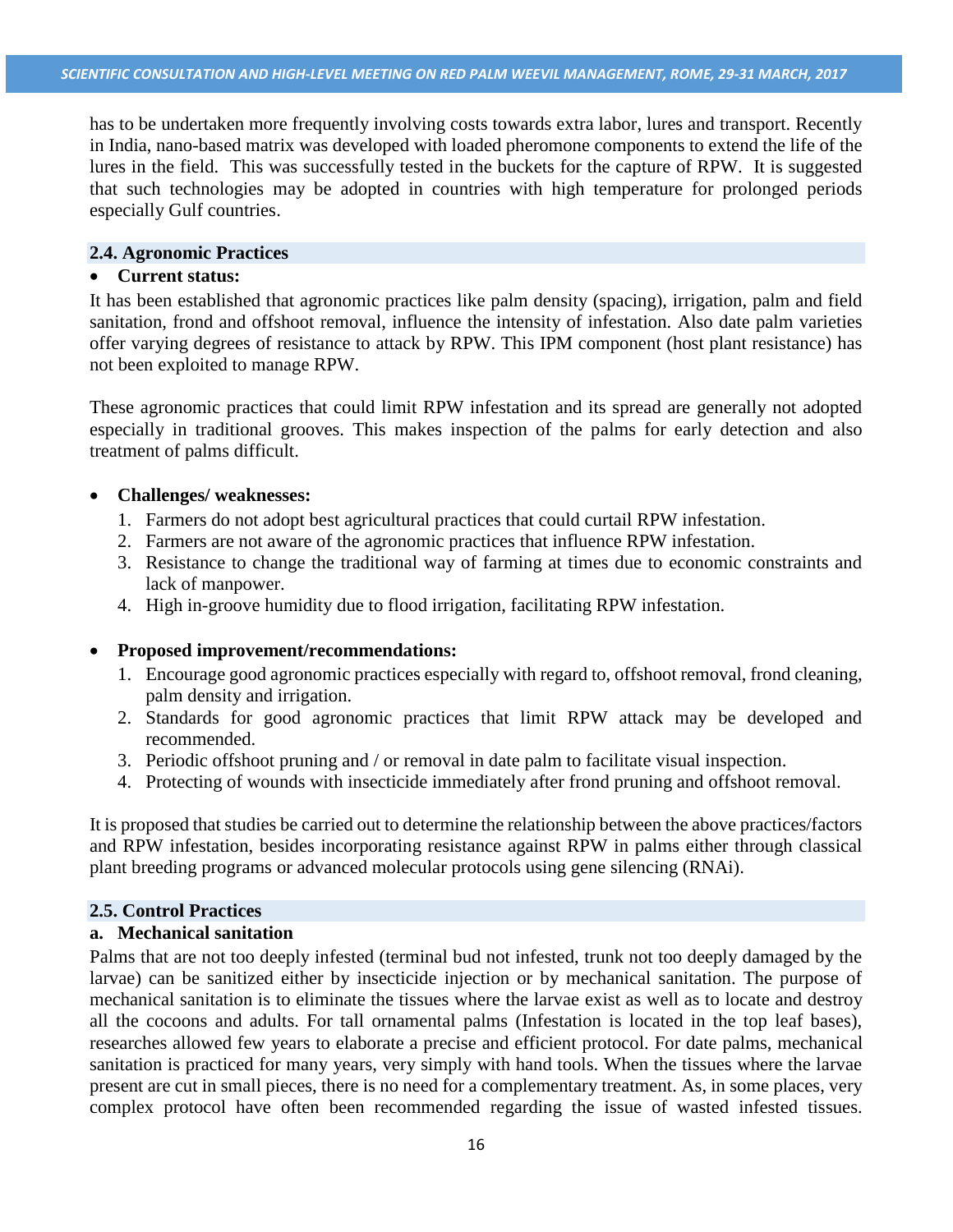It would be perhaps desirable that very simple experimentation be implemented to confirm the absence of risk presented by larvae or eggs present in wastes cut into small pieces. Some new technologies have been proposed to sanitize infested palms but they don't seem to present any advantage compared with the existing techniques.

## **b. Preventive Insecticide Applications (Chemical/Natural)**

Among several control methods attempted against RPW, chemical control is thought to be a quick and reliable way of controlling and recovering RPW infested date palm trees. Extensive and indiscriminate use of insecticides not only cause environmental pollution but also injurious for plants, animals, and human health.

#### **Current Status:**

- 1. In several countries routine insecticide sprays are given on preventive basis.
- 2. In ornamental palms, stipe injection is used for preventive treatments.

## **Challenges/ weaknesses:**

- 1. Often insecticides used in preventive treatments are not tested and registered against RPW in some countries.
- 2. Build-up of insecticide residues in the environment and dates due to excessive preventive treatments.
- 3. Probability of RPW population developing resistance to different groups of insecticides.
- 4. Lack of training on preventive treatment applications.

#### **Proposed improvement/recommendations:**

- 1. Need based preventive insecticide treatments based on infestation foci and trap capture data.
- 2. Need to develop a protocol for the rationale use of preventive insecticide applications.
- 3. A range of insecticides may be tested and registered against RPW.
- 4. Before authorizing injection for preventive treatments in date palm, trials on residue analysis may be carried out.

#### **Options and research to be considered for preventive treatment :**

Preventive treatments consisting of soaking the sites where the females lay their eggs or where the adults hide in general are a frequent component of integrated strategy to control the RPW (usual spraying treatments are inefficient and should be forbidden).The main problem of these treatments is on the one hand their cost as they have to be repeated frequently and, on the other hand, the environmental and human health risks that present these treatments if they are applied for many years. As regards ornamental palms, preventive treatments are also applied by injection. Such treatments can't be used routinely because, in palms, the wounds made in the "trunks" are never closed or covered. For palms grown for date production, researches must imperatively be done to establish the delay before harvest for each type of treatment and each insecticide before authorizing such technique. For soaking treatments, research at the field level must be realized to establish the efficiency and frequency of different treatments; an urgent work on pest residue analysis in date and soil must be also urgently realized as in some places these treatments are applied for many years.

The preventive pesticide treatments should not be given to bearing palms within 45 days of harvest. Thus the residues in fruits can be avoided or brought down to permissible limits. While applying preventive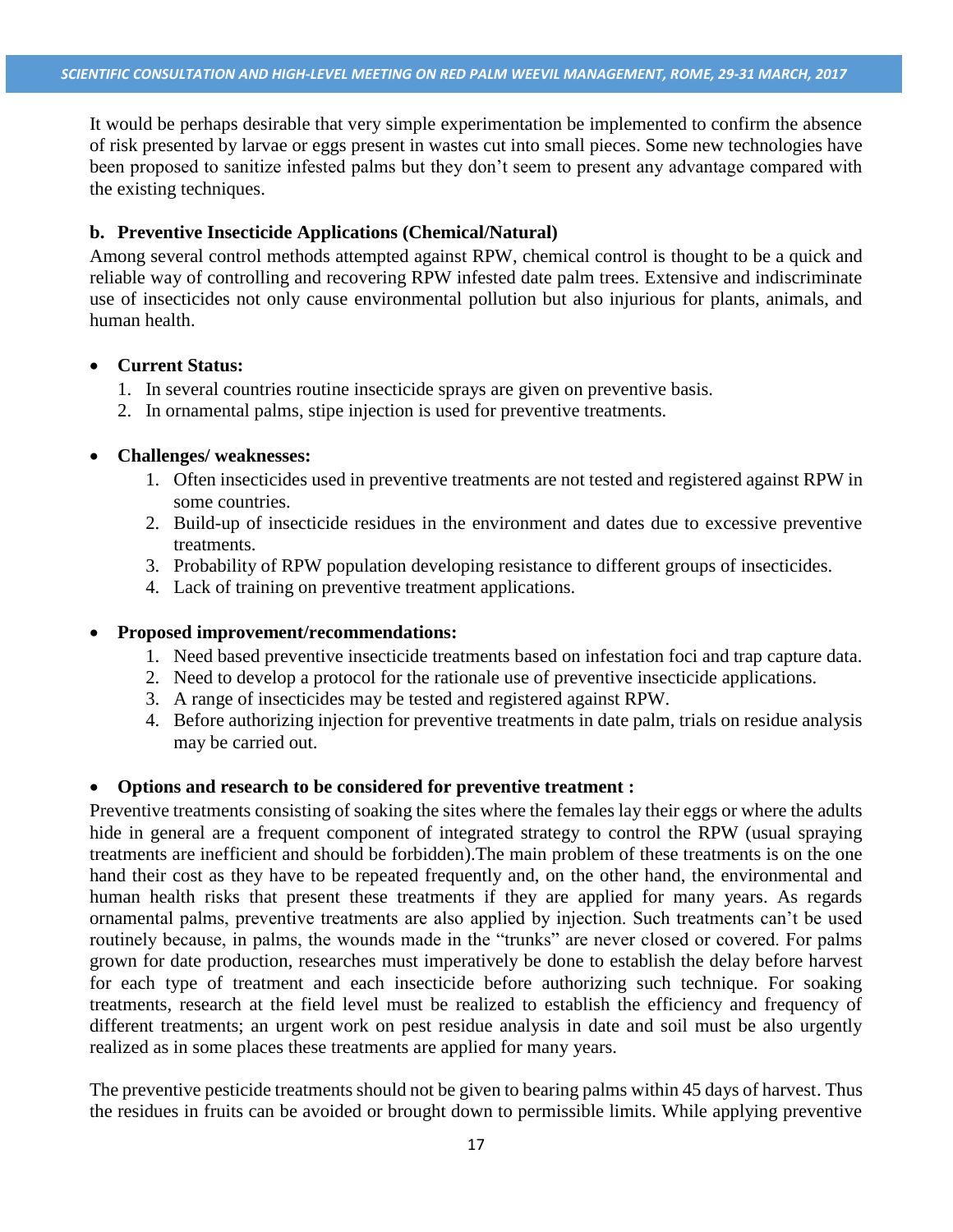spraying, care should be taken so that only target areas in the palm are covered and that there is no splashing or unnecessary spread of the pesticide in non-target areas which may cause environmental pollution.

#### **c. Curative Insecticide Treatments (Chemical/Natural)**

#### **Current Status:**

- 1. Currently stem/stipe injection is the curative technique to treat RPW infested palms in combination with insecticide sprays.
- 2. In some countries infested palms are sanitised by mechanical removal of the damaged tissue followed by insecticide application to protect the wounded tissue.
- 3. A curative treatment in date palm is also carried out with aluminium phosphide treatments.
- 4. Several injecting machines (tools) are currently commercially available in the market.
- 5. Several natural/organic products are currently available.

#### **Challenges/ weaknesses:**

- 1. Often insecticides used in curative treatments are not tested and registered against RPW in some countries.
- 2. Deleterious effect of high pressure and high dose applications in curative treatments.
- 3. Inadequate / insufficient knowledge regarding stem injection.
- 4. Lack of training on curative treatment applications using stem injection.
- 5. Insufficient evidence to recommend use of natural/organic products is currently available.

#### **Proposed improvement/recommendations:**

- 1. Need to develop a protocol for the rationale use of curative insecticide applications especially with regard to stem injection.
- 2. Natural pesticides should be tested after details on the composition of the product are known.

#### **Options and research to be considered for curative treatment**

Instead of mechanical curative treatments, injection techniques are used in several places for long time. Regarding phytosanitary treatments by injection, a lot of fundamental knowledge has been acquired 30 years ago but the good practices that should result from this knowledge are not adequately known. This leads to misuse as for example if the technique based on high pressure injection technique applied in some places. Several new injection equipments are also proposed in the market which advantages are often questionable. An assessment of the different techniques and insecticides to be used has to be made to recommend these techniques.

In collaboration with the Ministry of Agriculture, Riyadh, Saudi Arabia, trials of several chemical control programs were conducted to test the efficacy of several insecticides, their optimum doses and delivery system including spray and date palm trunk injections. The results indicated varying level of success. At present, several insecticides are available in the market that are claimed to be effective against RPW. Therefore, there is a dire need for screening suitable insecticides, their optimum doses and delivery system and to develop a precision-based environment friendly chemical control strategy against RPW.

For treated infested palms stems injections with low pressure or high pressure are available in the market. In Europe several plastic pipes for the delivery of appropriate dose of pesticide are commercially available and are used in Ornamental palms. The high pressure injectors use multiple points on the stem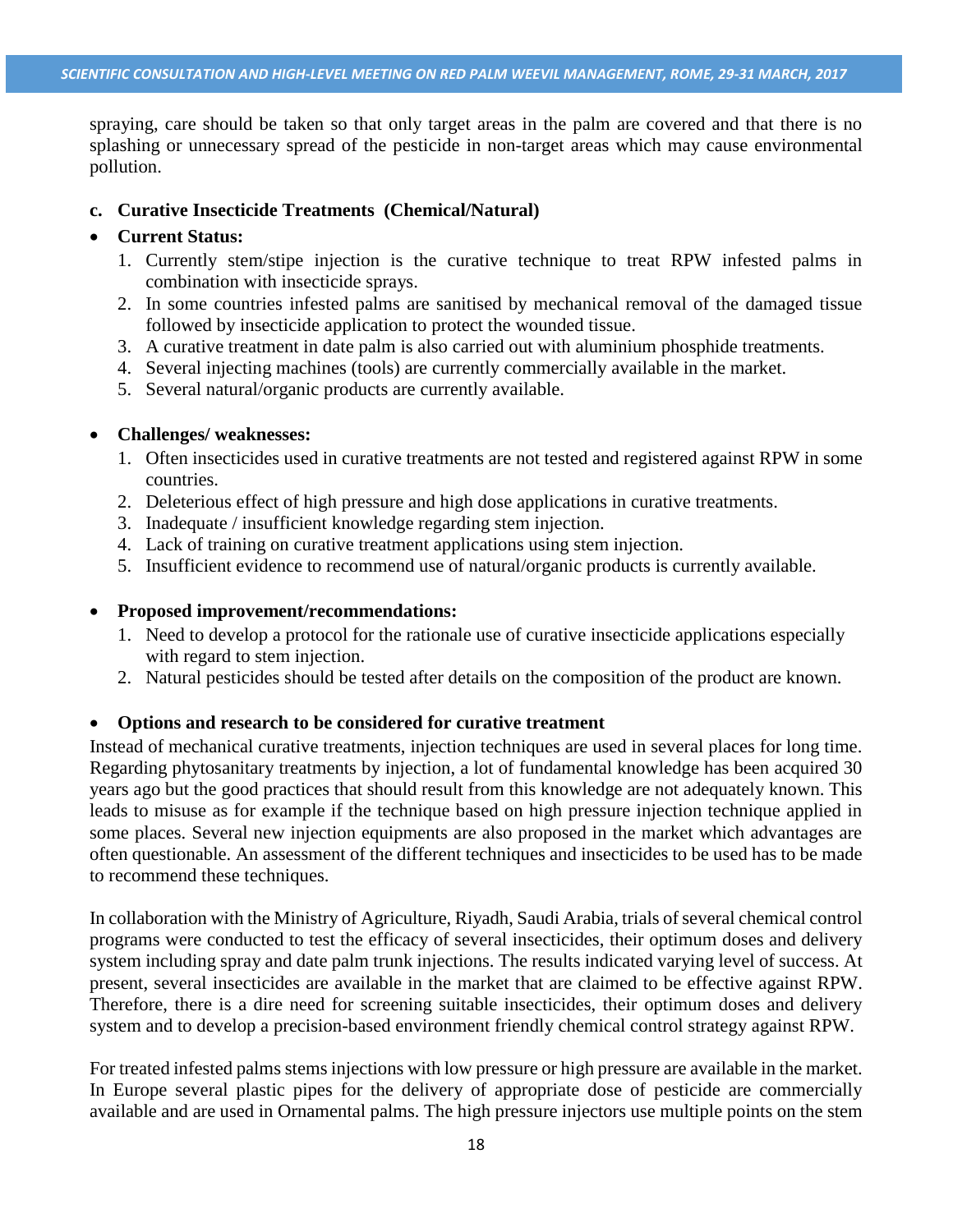of a palm and sometimes the results are not good. This technique has to be used in a discretionary way with solid follow up on recovery of trees. In very young palms this technique may have some deleterious effects and hence avoided.

There are always apprehensions whenever holes are made on the palm stem to administer the pesticide solution to control the pest or sometimes as a preventive method. Biodegradable gel pipes are available to plug the hole and then inject the pesticide in to the gel through which it is dissipated in to the palm. Depending on the type of injection this method can also be tried.

Insecticides delivery systems are also in great need of experimenting in field sittings. Experiments to explore the movements of pesticides in palm trunk and other parts of the palm, especially fruits, should be explored.

## **d. Mass Trapping**

## **Current Status:**

- 1. Mass trapping using food baited pheromone traps (bucket traps) is used in several RPW infested countries.
- 2. Currently black coloured, dome shaped traps are available and more efficient compared to the traditional bucket traps.
- 3. Trap and bait free pheromone trapping technology involving attract and kill is currently available.

## **Challenges/ weaknesses:**

- 1. Need to periodically service (change food bait & water) in traps is costly and labour intensive.
- 2. Logistic support of transportation could often limit the efficiency of the mass trapping programme
- 3. Lack of proper system to number and map the location of traps.
- 4. Un-serviced traps act as a double edge sword, posing a danger to palms around such traps.

## **Proposed improvement/recommendations:**

- 1. In some countries mass trapping could be taken up by lead / trained farmers.
- 2. Introduction of attract and kill as an additional component of the RPW-IPM mass trapping programme.
- 3. Further evaluate attract and kill technology where ever necessary.
- 4. Need to evaluate the dry trap using electro-magnetic technology.
- 5. Managing mass trapping through the use of GIS with RFID (Bar coding) of traps.

## **Research and techniques for improvement the effectiveness of mass-trapping system**

The male produced aggregation pheromone (ferrugineol) synthesized during 1993 has been widely used to monitor and mass trap RPW for over two decades using food baited bucket traps. RPW pheromone trap capture only part of the weevil population in the field and is one of the RPW-IPM component. Numbering of every pheromone trap in the field is essential for systematic data collection and processing. This could be realized by geo-referencing the traps and use of the Radio Frequency Identification (RFID).

Recently black colored traps have been reported to record superior weevil captures, while, with regard to trap design, the dome shaped trap records significantly higher captures as compared to the traditional bucket trap. The synthetic kairomone (ethyl acetate) when added as a component to the RPW food baited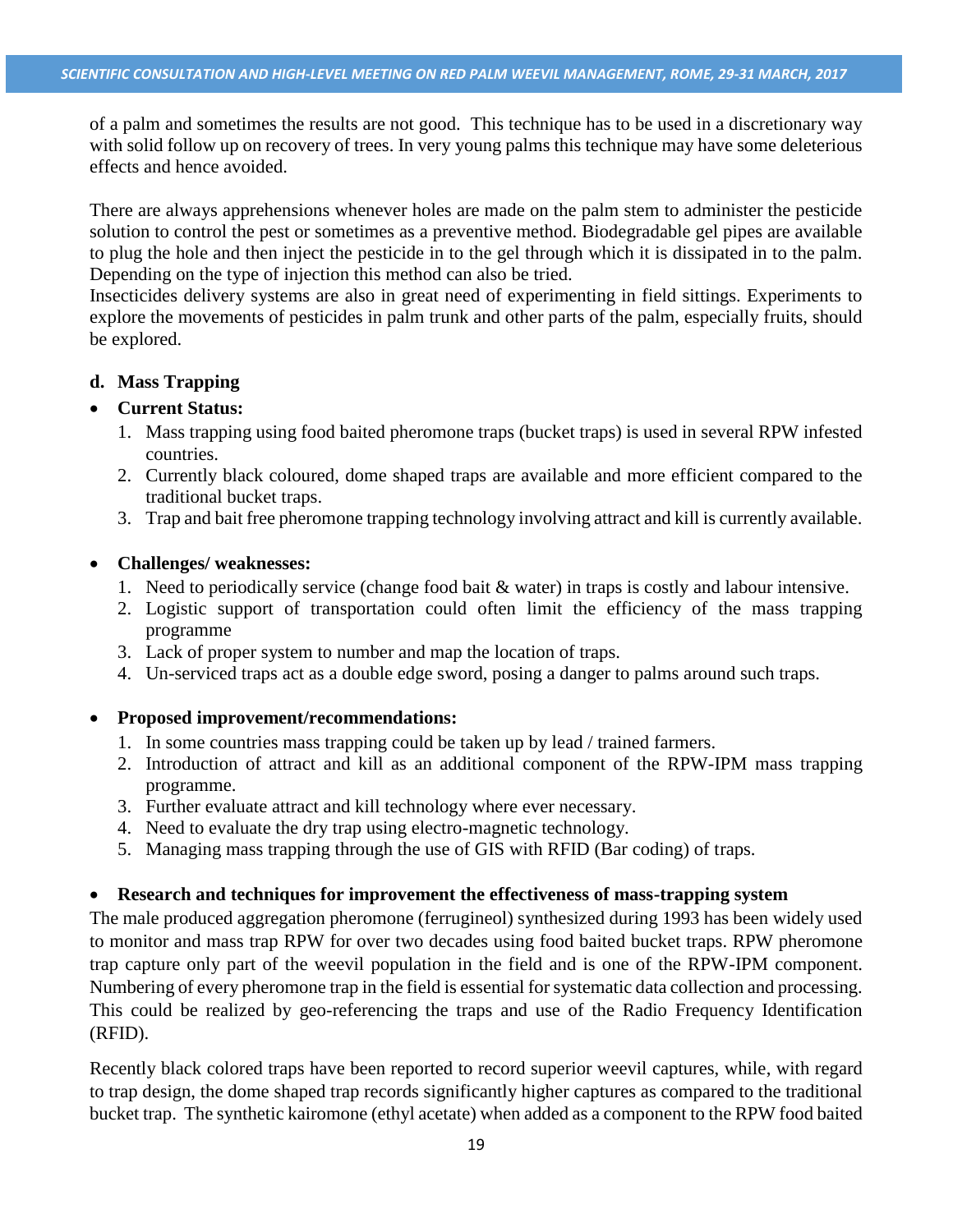pheromone trap is known to enhance weevil captures. Periodic replacement of the food bait and water limits the need of increasing the number of pheromone traps in the field, besides significantly increasing the cost of an area-wide mass trapping program. In this context, service-less options based on 'attract and kill' and use of a dry trap based on 'electro-magnetic radiation' have been found promising in Saudi Arabia. Ferrugineol emission rate can vary in a wide range without significantly affecting RPW response; co-attractants based on fermenting compounds, ethyl acetate and ethanol, are able to improve the attraction level of ferrugineol and could be employed to replace non-standardized natural kairomones in RPW trapping systems after further optimization the proportions and doses. Optimization of control techniques based on use of semiochemicals (mass trapping) with RPW repellents in a push-and-pull strategy.

Due to a very low action threshold, that is almost zero for Canary palms and near to zero for date palm, searching for strong aggregating or repelling substances seems the only route to increase the effectiveness of the semiochemical-based techniques.

To enhance the overall efficiency of a RPW pheromone trapping programs there is a need to evaluate i) a trap numbering system based on RFID ii) smart traps that would automatically record weevil captures continuously iii) integration of smart traps in a GIS, iv) trapping options that do not need servicing based on attract and kill and also electromagnetic radiation, v) other synthetic kairomones like ethyl alcohol, ethyl propionate , pentan-1-ol and vi) continuous evaluation of the commercial pheromone lures.

A semiochemical mediated IPM strategy against RPW could also involve the 'push-pull' technique wherein potential RPW repellents (α-pinene, verbenone, methyl salicylate, menthone) should be tested for palm protection.

## **e. Biological Control**

#### **Current Status:**

Several biological control agents reported as natural enemies of RPW have been reported, including EPNs and *Beauveria bassiana* have been extensively evaluated. Currently EPNs are used as a component of the RPW-IPM in some countries.

#### **Challenges/ weaknesses:**

- 1. As RPW is cryptic/hidden, these organisms have difficulty in reaching the pest stages inside an infested palm when used in curative control programmes and also the arriving adults in preventive treatments.
- 2. The efficiency of these organisms is highly dependent on the weather factors, which also limit their efficacy.
- 3. Lack of an effective application / delivery technique.
- 4. The system is not self-sustaining and needs repeated releases.

## **Proposed improvements/recommendations:**

- 1. Further evaluation and testing of the promising organisms in the field.
- 2. Development of an efficient delivery system so that the biocontrol agents find the pest.
- 3. Identify indigenous strains of EPNs and *Beauveria bassiana*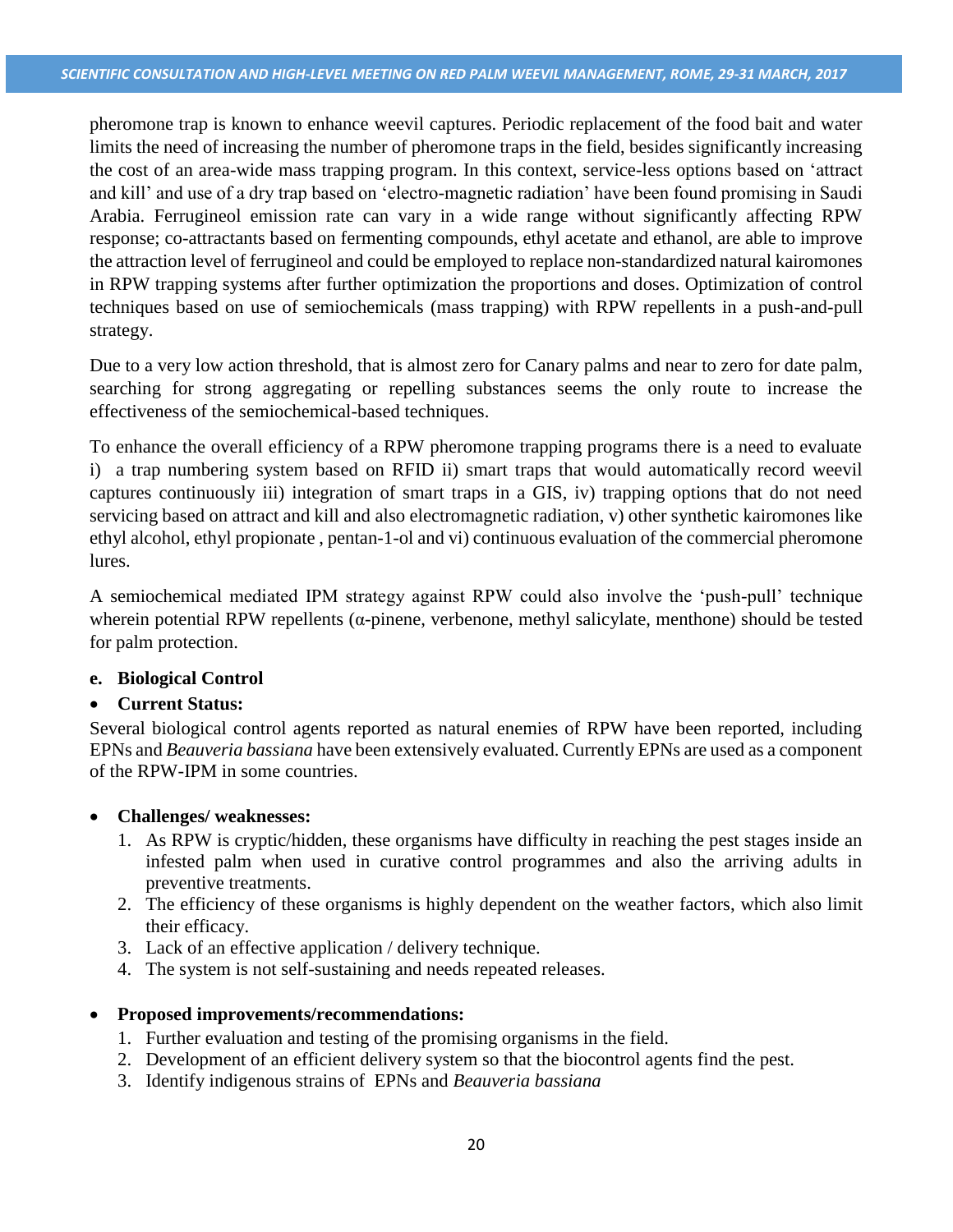## **Biological control research and opportunities for control of RPW:**

The intensive use of insecticides against the invaded populations of red palm weevil imparts detrimental effects on non-target animals, environmental pollution, and insecticide residues in the food. Recent reports on the continued low efficacy of insecticides due to the development of insecticide resistance in the most destructive pest of palm, RPW is challenging for farmers, researchers and policy makers. These facts signify the importance of developing eco-friendly bio-control agents especially entomopathogenic nematodes, entomopathogenic fungi and bacteria. In case of nematodes, only two families including *Heterorhabditidae* and *Steinernematidae* received the most attention as biological control agents of RPW. The symbiotic relationship between bacteria and nematodes showed some limited RPW larval field mortality. However, no promising reports are available on the effectiveness and consistency to control RPW. The failure might be because of the host defense mechanism against bacterial bio-control agents. The possibility of using entomopathogenic fungi especially *Beauveria bassiana* found to be a promising future eco-friendly bio-control agent in semi-field conditions against RPW.

The efficacy of *B. bassiana* as a bio-control agent against RPW was studied in detail by several researchers with mixed results. The main reason for the limited success is the very short field life of the fungus besides a weak mechanism of delivery to the target organism.

There are significant advances in nano technology and a company in USA has developed a microencapsulation technique for fungal and bacterial pathogens that are used as bio-control agents. The microencapsulated biopesticides with a proprietary UV protection is the answer to overcome the problems faced in the field use of available potential fungal pathogens like *B. bassiana*. This technique will increase the field life of the biopesticide from the normal life of a few hours to about three weeks without losing the efficacy and potency. The patented technologies are known as "eShield" and are having good potential to extend for the development of *B. bassiana*. The advantages of this technique are that these biopesticides have longer life, better UV protection and heat tolerance. It is therefore suggested that potential collaborators may be identified from academic or development organizations in countries to incorporate this as an important component of biological control after conducting the mandatory trials and field tests.

Besides nematodes and fungi, the taxa (bacteria, yeast and acari) reported from Italy, are regularly associated with the weevil and their co-induction with RPW could reduce the fitness of the pest, which needs to be evaluated.

## **f. Removal and disposal of highly infested palms**

#### **Current Status:**

- 1. There are several options for the removal and the disposal of infested palms. However, some of these options/techniques are not applied in the correct manner.
- 2. In some countries, only severely infested palms are removed and disposed of, while in other countries, with new infestations, they opt for the eradication of all the infested trees to eliminate further spread of the pest.
- 3. Some countries follow the practice of cutting and burying the infested palms without any pretreatment of palms.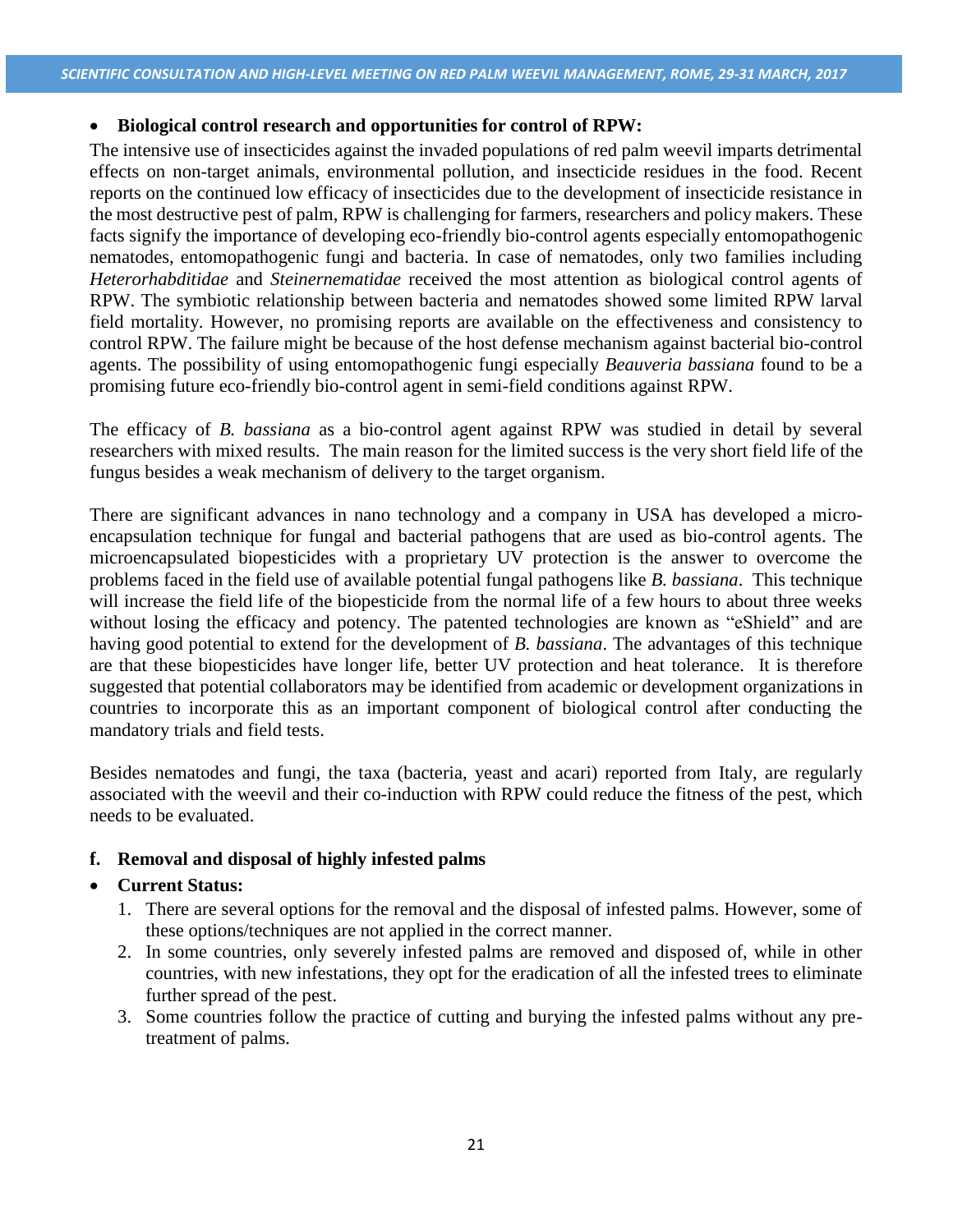## **Challenges/ weaknesses:**

- 1. Identified palms that are heavily and/or lightly infested that are scheduled for removal often remain in the field for too long.
- 2. There is a lack of knowledge for the removal and safe disposal of infested palms, including,
	- proper treatment and safe transportation to the place of disposal, where there are no onsite facilities for disposal.
	- infested palms are left in their places with no action.
- 3. No detailed guidelines are available for removal and safe disposal of infested palms.
- 4. There is no assessment on the degree of damage in some palms and the risk involved in disposal of such palms.

## **Proposed improvement/recommendations:**

- 1. Removal and the disposal of infested palms' procedures should be developed.
- 2. It is recommended to assess and dispose of such palms in the site itself.
- 3. Explore the possibility of onsite complete incineration/small shredders of the removed palms through mobile incinerating trucks/ mobile shredding machines.

## **Options and considerations for improving the removal and disposal of infested palms:**

The measures adopted to process the severely infested palms are highly variable. In some places, it has been decided that the infested palms had to be cut and totally shredded. The last operation requests the use of huge machines that are available only in few places where the infested palms have to be transported. Such protocol, that is very heavy, complex to be applied safely (to avoid RPW spreading) and expensive has been adopted only in few places. For some years, it has been proposed that the procedure to be adopted is based on a risk analysis approach. Better knowledge of the RPW biology during these last years has allowed establishing a very important point to take into consideration in the risk analysis: the larvae are not *xylophagous* and died very quickly in drying tissue. As, in some places, very complex protocol have often been recommended regarding the issue of wasted infested tissues, it would be perhaps desirable that very simple experimentation be implemented to confirm the absence of risk presented by larvae or eggs present in wastes cut in small pieces.

On ornamental palms, the risk analysis approach has led to distinguished between the infested and not infested parts of the infested palms. Only for the first ones, specific protocols of intervention have to be respected. Further, the different types of protocols depend on the equipment available and the local conditions. Such approach based on risk analysis and taking into consideration the local conditions remains to be developed for date palms. Very simple protocol that can be managed at the farm level with very simple equipment can and has to be proposed.

#### **2.6. Data Management/ GIS / Validation**

#### **Current status:**

In general data management system on RPW-IPM (collection, transmission, management, analysis and outputs) is limited and not coherent. Currently there is a lack of user friendly application for data collection and transmission for use by farmers and other personnel involved in the control operations in the field.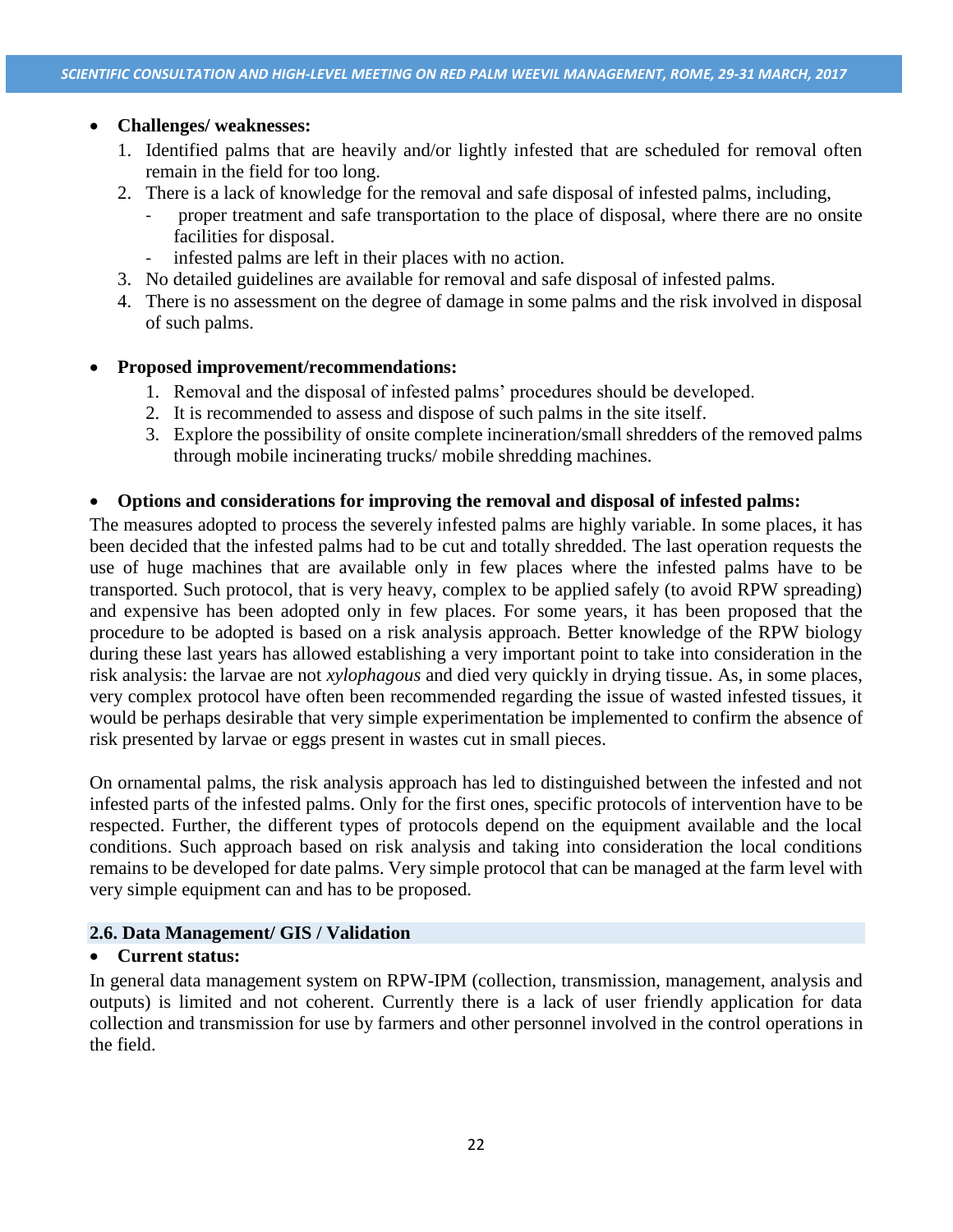### **Challenges/weaknesses:**

- 1. Lack of involvement of the farmers/stakeholders in data collection and monitoring.
- 2. Stakeholders are not familiar with GIS assisted data management and its advantages.
- 3. Lack of a GIS assisted data management in most of the RPW infested countries.
- 4. The current system is entirely manual and is prone to errors.
- 5. Lack of a standardized data collecting form for the countries.
- 6. No geo-reference maps of palm trees in most countries.

## **Proposed improvements/recommendations:**

- 1. Develop a user friendly mobile application for reporting, data collection and transmission.
- 2. Develop a GIS and spatial database to be used operationally by countries.
- 3. Use a remote sensing imagery to geo-reference palm trees in countries to be used as primary base map in the GIS.
- 4. Establish a training programme for different categories of the users of the tools (mobile apps, GIS, software).
- 5. FAO may take the lead to ensure global harmonization of RPW related GIS that would have associated nodes at country level that could facilitate extension to all host palms.

The system could be supplemented eventually with the use of drones to assist with inspections and data collection and transmission. It is proposed that FAO Headquarters takes the lead in this topic, learning lessons and adopting the experience from the Canary Islands system.

## **2.7. Farmer Participation in the IPM Programme**

#### **Current status:**

- 1. At present farmer/other stakeholder participation is very weak in the management program in most of the countries.
- 2. In many countries, there is a lack of policy and means for involvement to encourage the participation and sharing among farmers/stakeholders.
- 3. In some countries there is good and active participation of the farmers which is helping in the control of the pest.
- 4. Some meetings, farmers' meets, etc. are organized by public agencies.

## **Challenges/ weaknesses:**

- 1. Lack of interest in farmers/stakeholders resulting in the closing of several gardens. This makes it difficult to transfer the technology and establish a communication link.
- 2. Weak extension programs makes the participation of farmers/stakeholders in the IPM programs very weak and this restricts the feedback mechanism to improve the available programs.
- 3. Enough has not been done to make the farmers aware of the risks and economic impact of RPW and its management on the production and productivity of date palms.
- 4. In some countries the owners employ workers or lease out their farms. In such cases the communication between extension agencies and farmer owners does not directly reach the workers who do the farm operations.
- 5. Insufficient knowledge of the socio-economic situation of the farmers.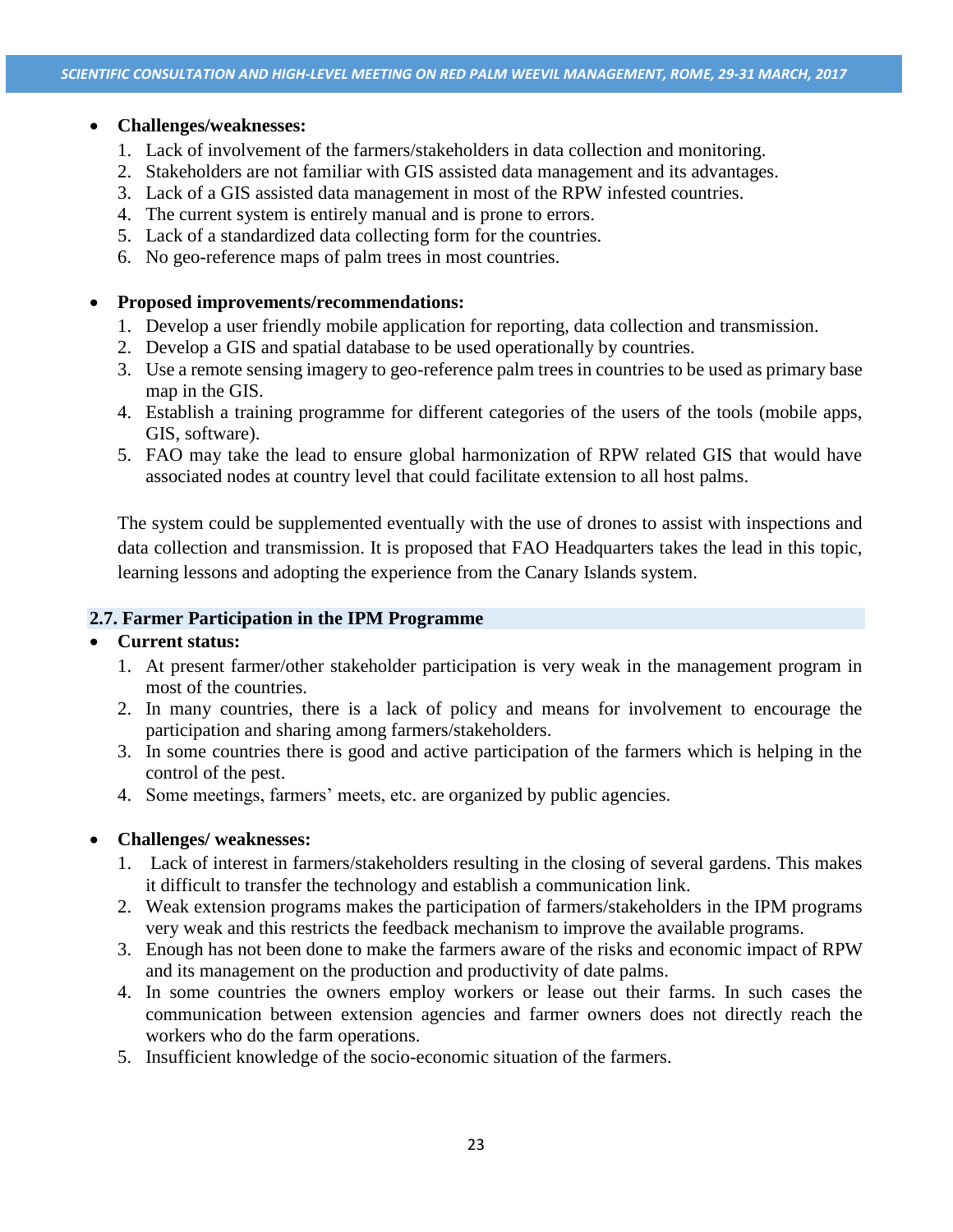## **Proposed improvements/recommendations:**

- 1. There is an immediate need to evolve a clear cut policy on farmers/stakeholders' participation and engagement in RPW –IPM programs.
- 2. Pilot project to demonstrate the involvement and engagement of farmers/stakeholders where there is no such program in vogue.
- 3. Strengthening extension programs, activities, knowledge sharing mechanisms, communications, farmers' organizations, etc. for farmers/stakeholders.
- 4. Improving the policies towards incentives to have a positive impact on a better marketing and incomes to farmers.

## **2.8. Role of Cooperatives, NGOs and Private Sector**

## **Current Status:**

- 1. There are very few cooperatives, NGOs, Private sector companies supporting programs of IPM of RPW.
- 2. The agencies involvement in the programs is not strong and there is no assessment of their participation.

## **Challenges/ weaknesses:**

- 1. Number of agencies involved are few and far distributed
- 2. Lack of coordination between government/public agencies working in this field with the NGOs/Private sector and cooperatives.

## **Proposed improvements/recommendations:**

- 1. Government agencies working with RPW-IPM programs should establish defined linkages and coordination mechanism with NGO. Private, Cooperatives to make the program more meaningful and effective.
- 2. Involvement of Oasis program in the RPW program in concerned countries.

## **2.9. Capacity Building**

## **Current Status:**

1. There are several capacity building programs on RPW-IPM that are being implemented. However, these programs are not sufficient and often do not reach the workers, farmers etc.

#### **Challenges/ weaknesses:**

- 1. The frequency of the programs is inadequate due to lack of funds and other resources.
- 2. Continuous updates are not made available to the stake holders at regular intervals.
- 3. There are no structured capacity building programs for different categories of personnel like workers, farmers, technicians etc.

#### **Proposed improvement/recommendations:**

- 1. There is an urgent need for developing the capacity building programs, tailor made for different categories of personnel (farmers/workers and others) involved in the implementation of IPM of RPW.
- 2. Introduction of participatory approach (Farmers Field School) for farmers and farm workers to empower them updated knowledge and field practices.
- 3. Use of social media and mobile applications for knowledge and experience sharing.